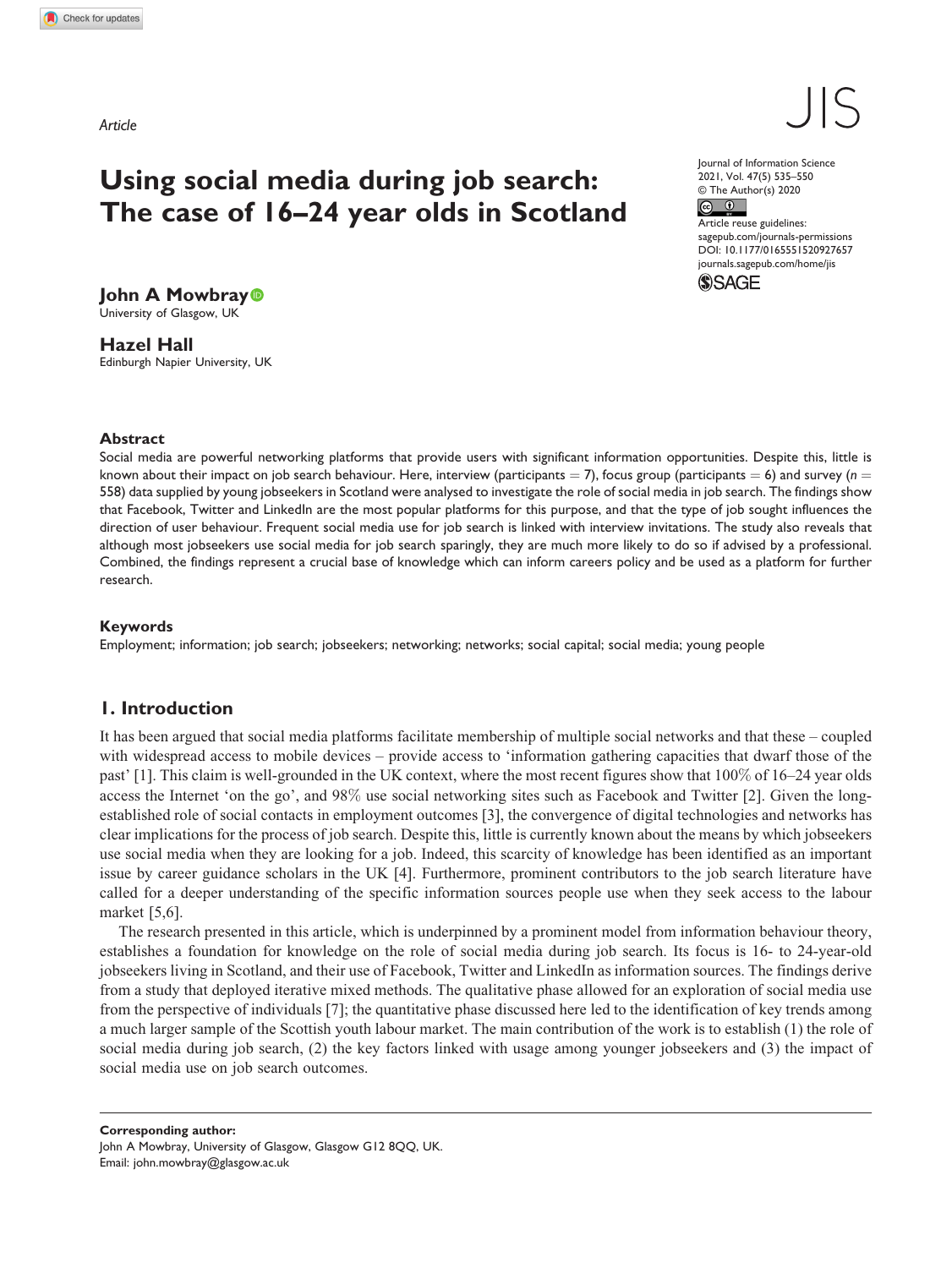The results show that social media platforms are used by most young people looking for a job, although only a small proportion consider them to be their main source of information. Few of the measured explanatory and outcome variables are shown to be significantly related to job search social media use. However, notable marginal trends are detected. For example, those seeking jobs of lower status tend to favour Facebook, while those seeking jobs of higher status are more likely to use either Twitter or LinkedIn. The results also show that frequent use of social media during job search is positively associated with invitations to both face-to-face and telephone interviews. Another contribution of this work is to show that many young people do not consider using social media platforms when they are looking for work unless they are specifically advised to do so by a professional (e.g. a career adviser or a teacher).

In the next section, the results of the empirical work are prefaced by a literature review in which previous studies of networks, social media use and employment are discussed. Then follows an account of the research design – including a summary of the theoretical framework – and its implementation during the field work phase. Key findings from the empirical study are then presented with a focus on: (1) general social media trends among young people, (2) information seeking on social media during job search, (3) contextual factors associated with social media use for job search, and (4) the outcomes of using social media during job search. Following this, the results are discussed with reference to the literature, highlighting where they complement and extend extant knowledge. Finally, the conclusion to the article summarises the main findings and reiterates the contributions of the study.

## 2. Literature review

## 2.1. Social media, networks and information acquisition

Before social media were developed or widely used, researchers highlighted the integral role of networks in the allocation of labour. For example, in the mid-2000s, in their study of social networks and labour market outcomes, Franzen and Hangartner found that 31% of UK workers heard via a network contact about the vacancy for the job that they occupied [8]. The digital landscape has changed significantly since then, with the proliferation of social media having increased both our capacity for networking and access to social capital resources [9–12]. Digital platforms allow individuals to create public profiles and to articulate networks of contacts with others [13,14]. As a result, users enjoy more dynamic strong-tie networks, and interact more frequently with their social ties, than was possible in the past [15]. Frequent use of social media is also associated with relational reconnection (i.e. reconnecting with people following an extended period without contact) [16] and an increased awareness of network contacts and their activities [17].

While social media platforms vary in functionality, a commonality is that they allow users to communicate and exchange content with one another [18]. This creates significant information opportunities for those who use them. For example, active social media use is associated with information acquisition from professional contacts [19] and incidental information acquisition [20,21]. The latter is especially true for young people, as they are more likely than others to be constantly connected to digital platforms on mobile phones [20]. However, the value of social media is not restricted to general acquisition or serendipitous information encounters. Indeed, one study of information seeking behaviour has shown that the young often source tailored content on social media by pooling knowledge from online communities [22].

#### 2.2. Social media, personality traits and demographics

Personality traits are linked with information seeking behaviour [23], and this is also true of information seeking on social media. It has been found that, among students, personality factors better explain information behaviour on social media than variables such as academic discipline or class-level [24]. Specifically, openness to experience and low levels of agreeableness are linked with using an array of platforms to find information [24]. This is consistent with previous information behaviour research (not focused on social media use), which shows that 'broad scanners' (i.e. individuals who consult a wide range of information sources) display the same traits [25]. In other academic fields, extraversion has been commonly associated with particular user trends. For example, on Facebook, higher levels of extraversion have been linked with intensive use [26], a large 'friends' list [27,28] and information seeking on the platforms [29].

The impact of demographics is another common theme of social media research. With regard to information seeking behaviour, it has been found that young undergraduates are more likely than their older counterparts to seek everyday information from networking sites [24,30] and are more receptive of anecdotal information from strangers [31]. It has also been shown that, in general, young people are more likely to use Facebook frequently than older people [32]. Gender is another important demographic factor in this context. Those identifying as female use networking sites more than those who identify as male [33,34] and have been found to access a smaller range of social media platforms when seeking information [24,30].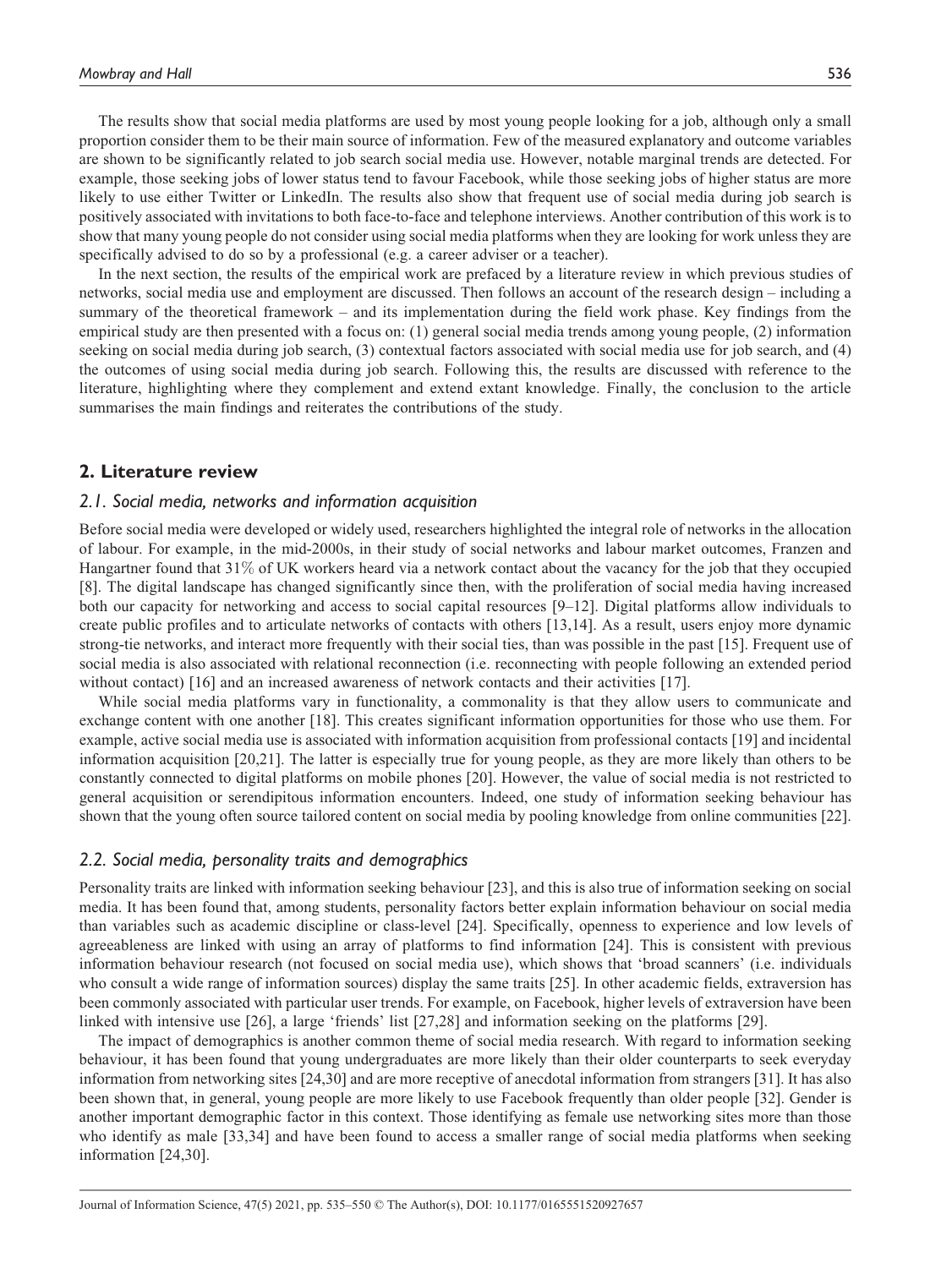

Figure 1. Wilson's [41] information-seeking behaviour model (adapted by the authors).

# 2.3. Social media and job search

With regard to job search and social media use, the bulk of extant literature focuses on the actions of employers during the recruitment process [35,36]. From the jobseekers' perspective, it has been found that that younger people favour Facebook over LinkedIn as a source of employment information [37]. In addition, a global study by Adecco [38] revealed that the following:

- 1. 55% of jobseekers use at least one social media platform during job search;
- 2. LinkedIn, Facebook and Twitter are the three most popular platforms for job search;
- 3. LinkedIn is actively used for job search by  $35\%$  of all jobseekers (and  $76\%$  of those with a LinkedIn account);
- 4. Facebook is actively used for job search by 17% of all jobseekers (and 26% of those with a Facebook account);
- 5. Twitter is actively used for job search by 6% of jobseekers (and 24% of those with a Twitter account);
- 6. Higher levels of education are associated with job search social media use.

# 2.4. Career research, social media and research questions

In an experimental study, career researchers found that undergraduate university students are able to source employment opportunities on networking sites when tasked with incorporating social media into job searches as part of a 6-week internship scheme [39]. However, some participants intimated that they had not previously considered using social media for non-recreational purposes. Other than this example, it has been recognised that there is a lack of networking research in relation to employability [4] despite a need to develop a digitally literate workforce [40]. This provides further justification for the research presented here. As demonstrated throughout this section, although there are many existing studies of networks and user trends on social media, few address the subject of job search in any real depth. The empirical study detailed below sought to address this by answering the following research questions (RQs):

- RQ1. What is the role of social media in job search?
- RQ2. What factors influence social media use during job search?
- RQ3. What impact does social media use have on job search outcomes?

# 3. Method

# 3.1. Theoretical framework

The research design for the study discussed in this article is underpinned by Wilson's information seeking behaviour model [41] (see Figure 1). The model comprises the following components: (1) context of information need, (2) barriers to information seeking and (3) information seeking behaviour. According to Wilson, it can be used to stimulate thinking 'about the kinds of elements that a more complete model ought to include' [41]. Given the lack of extant research on social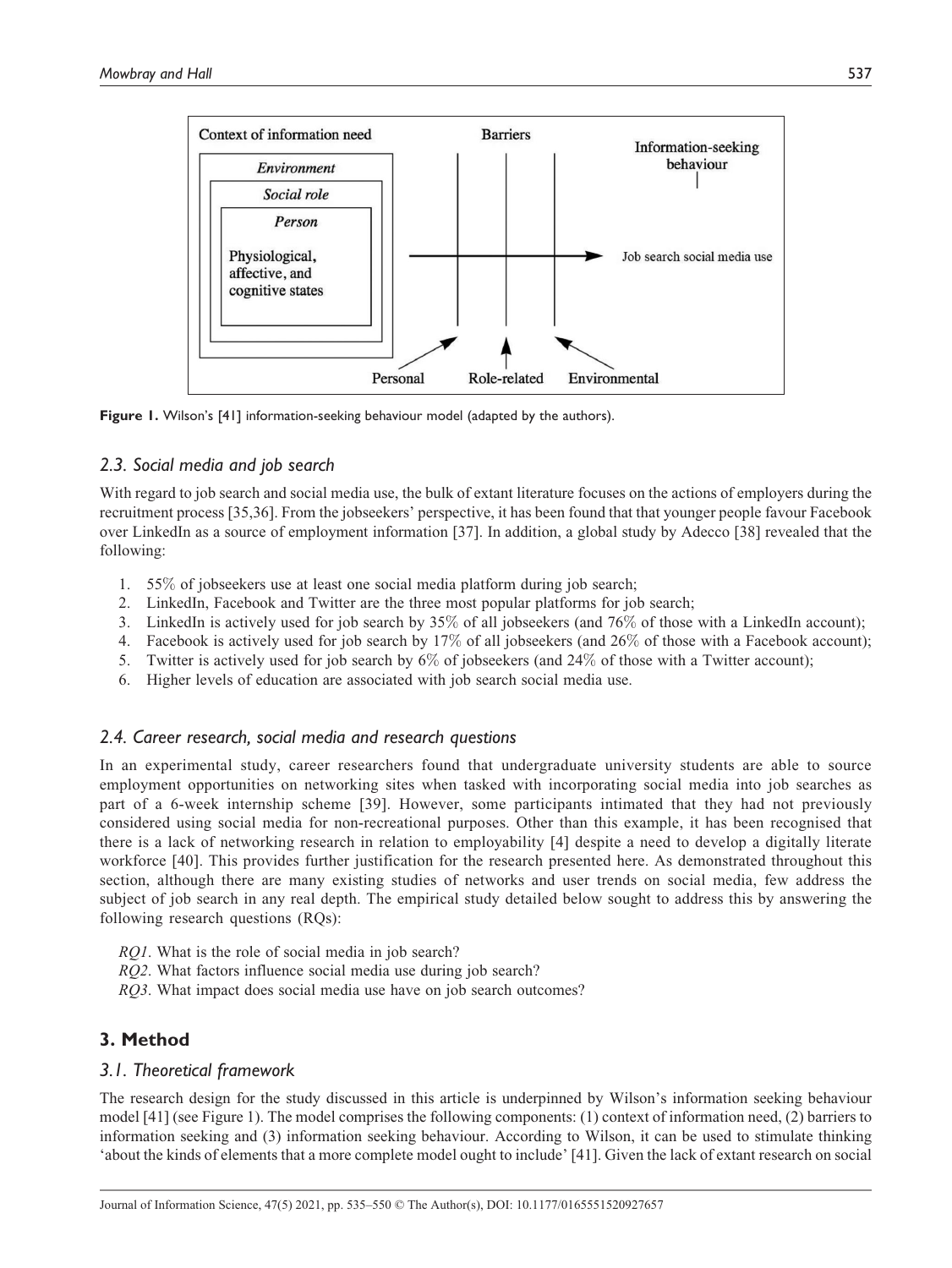| Participant no. | Age | Sex    | Local authority area | Education <sup>a</sup> | Employment <sup>b</sup> status | Interview/focus group |
|-----------------|-----|--------|----------------------|------------------------|--------------------------------|-----------------------|
|                 | 17  | Female | East Lothian         | No qualifications      | Unemployed                     | Interview             |
| 2               | 17  | Male   | Edinburgh            | No qualifications      | Unemployed                     | Interview             |
| 3               | 17  | Male   | Moray                | High school level      | Unemployed                     | Interview             |
| 4               | 19  | Male   | Fife                 | College level          | Student                        | Interview             |
| 5               | 20  | Male   | Fife                 | College level          | Student                        | Interview             |
| 6               | 23  | Male   | Renfrew              | College level          | Employed                       | Interview             |
|                 | 24  | Female | Glasgow              | University level       | Employed                       | Interview             |
| 8               | 22  | Female | South Lanarkshire    | College level          | Employed                       | Focus group           |
| 9               | 22  | Female | South Lanarkshire    | University level       | Student                        | Focus group           |
| $\overline{10}$ | 22  | Male   | South Lanarkshire    | High school level      | Employed                       | Focus group           |
| $\mathbf{H}$    | 22  | Male   | South Lanarkshire    | University level       | Employed                       | Focus group           |
| 12              | 22  | Male   | South Lanarkshire    | University level       | Student                        | Focus group           |
| $\overline{13}$ | 24  | Female | South Lanarkshire    | University level       | Employed                       | Focus group           |

Table 1. Qualitative stage participant details.

<sup>a</sup>In Scotland college level is below university level.

<sup>b</sup>Employed and student participants were engaged in active job searches.

media use for job search, from the outset of the study reported in this article, it was considered that the simplicity of this model would help to create a firm base of knowledge on the subject and that this could be expanded in future studies.

# 3.2. Study design

The study was implemented sequentially in a two-stage iterative design. Qualitative data were gathered at the first stage to generate knowledge on social media use during job search at the level of the individual. When these data were analysed, it was possible to identify variables that could be used in the next stage of research process. This iterative 'qualitative to quantitative' approach is common in mixed methods research [42].

# 3.3. Qualitative stage

The qualitative stage of the research comprised seven participant interviews with young jobseekers, and then a focus group with another six 16–24 year olds. The data collection took place between January and March 2016 at locations throughout Scotland. To obtain a wide range of job search perspectives, individuals with different education levels and ages were included in the interview sample (see Table 1). (In the results section below, pseudonyms are assigned to the participants.)

In accordance with Wilson's model, a number of questions were posed during the interviews to establish the context of information need (e.g. 'What type of job are you looking for?' and 'What motivates you to look for a job?'). Then, an egocentric network approach (i.e. the name-generator method) was used to gather data specifically about networking [43], with the end goal of understanding information seeking behaviours among the cohort. Participants were therefore asked to list the people and/or organisations that provided them information throughout the job search process. Probing questions were used to determine whether social media platforms featured in these exchanges. The focus group questions were similar to those asked in the interviews, centring on contextual factors (e.g. job search motivations), information seeking and potential barriers to online social networking. These questions were used to 'elicit a multiplicity of views and emotional processes within a group context' [44], as opposed to developing in-depth knowledge of each individuals' job search experience.

The qualitative data were subjected to a directed content analysis [45], with transcripts coded in a hierarchy of themes. The top of the hierarchy of codes reflected the core components of Wilson's model. Detailed sub-codes were developed by analysing the interview transcripts on a line-by-line basis and grouping together recurring themes. Many of these themes were linked to original participant quotations using NVivo; QSR International Pty Ltd. Version 10, 2014.

# 3.4. Quantitative stage

The second stage of data collection comprised the implementation of an online survey between August and December 2016. The survey was completed by a total of 909 jobseekers in Scotland aged 16–24 years. They were accessed through multiple sources. These included the public career service (i.e. young people on site at career centres), job-related social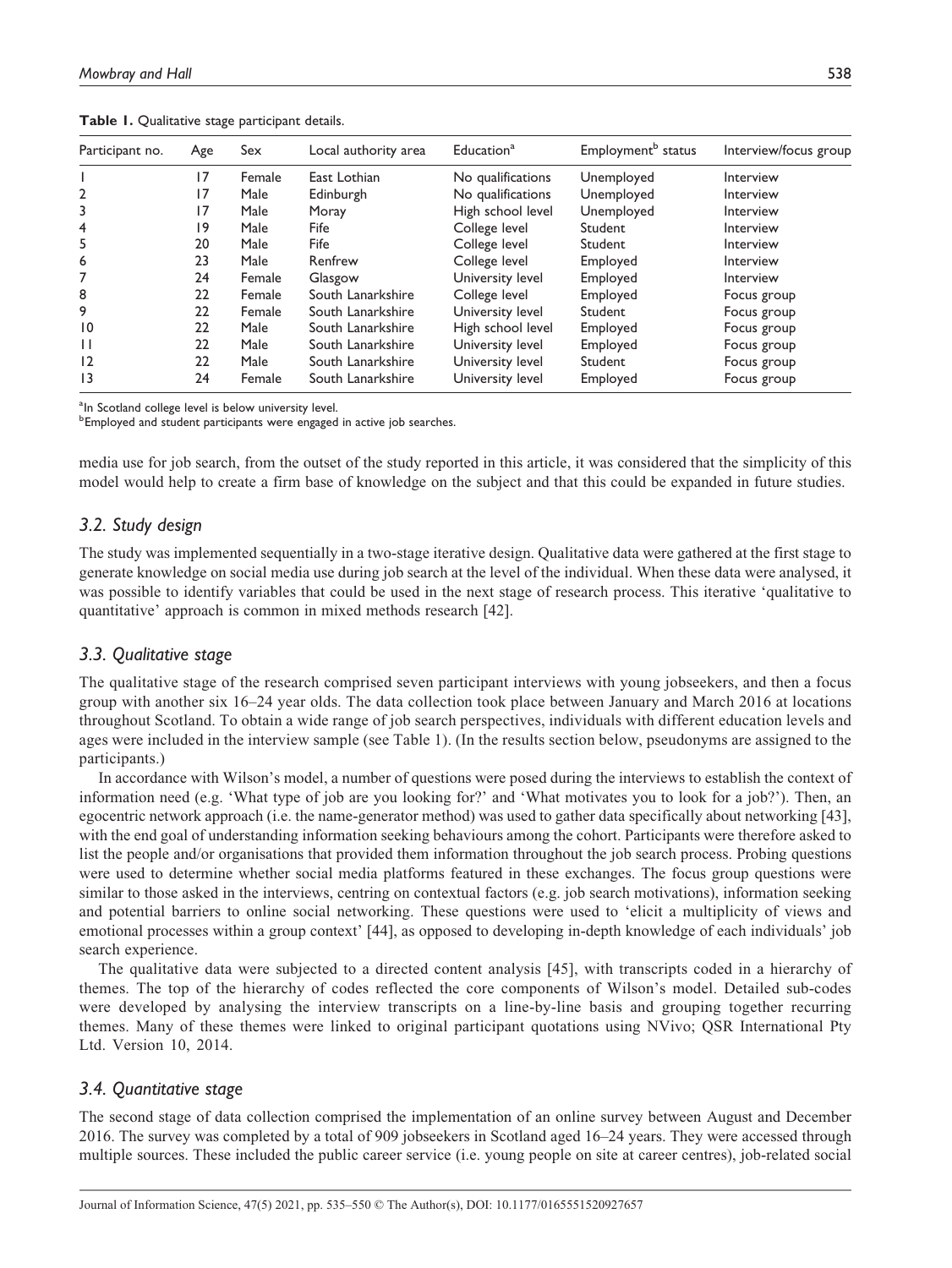| Age group (years) | Males | Females | Αll    |
|-------------------|-------|---------|--------|
| $16 - 18$         | 33.0% | 28.5%   | 29.9%  |
| $19 - 21$         | 39.0% | 44.9%   | 43.0%  |
| $22 - 24$         | 28.0% | 26.6%   | 27.1%  |
| Total             | 32.6% | 67.4%   | 100.0% |

**Table 2.** Age and sex of the survey respondents ( $n = 558$ ).

media feeds, colleges, universities and via a Youth Site survey panel [46]. Just over 60% of the survey respondents ( $n =$ 558) identified themselves as job seekers who put effort into seeking employment, and it is their responses that are included in the analysis below. This ensures that the findings of the study draw on the behaviours of committed jobseekers. They exclude those who – at the time of data collection – were only engaging in a very casual job search (e.g. browsing job listings, but without any real intent of applying for a vacancy).

A diverse sample of participants from 27 of the 32 Scottish local authorities was obtained using the approach outlined above:

- � There was a good balance of age and sex among the participants, as shown in Table 2.
- 83.3% ( $n = 465$ ) were educated to university level (or working towards university qualifications), and 16.7% ( $n =$ 83) to non–university level (i.e. had no qualifications, held high school qualifications or held college qualifications<sup>1</sup>).
- 36.6% ( $n = 199$ ) were seeking jobs of high occupational status, 13.2% ( $n = 72$ ) of medium occupational status and 50.2% ( $n = 273$ ) of low occupational status.<sup>2</sup> (These categories are based on the Standard Occupational Classification (SOC) framework [47].)

# 3.5. Survey construction and validity

The questions used to gather data from survey respondents are presented in Table 3. The question groups 'social media and job search' (i.e. information seeking behaviour), 'contextual factors', and 'barriers' again reflect the component parts of Wilson's model. Several variables were derived from the results of the interviews and focus group. The question group 'social media and job search' was wholly derived on this basis. For example, among the seven interviewees, it was established that

- Five 'liked' or followed social media pages where job search information is posted.<br>• Three actively searched social media pages to look for iob opportunities
- Three actively searched social media pages to look for job opportunities.
- � Two contacted someone through social media to ask about jobs.
- � Two stated that social media was their main source of job search information.

The 'contextual factors' questions were developed on the same basis. However, the 'barriers' question on networking comfort was replicated from a previous study of job search networking [48], and the 'job search outcomes' questions were created specifically for this study as a measure of job search success.

The qualitative data were used to generate questions for the survey due to the lack of previous studies specifically on social media and job search. Basing survey questions on the reports of active jobseekers also served as a robust exercise in content validity, which is a qualitative method of defining the domain of the concept under investigation [49]. Other validation measures, based on methods described by Chang et al. [50], were implemented at the design phase to avoid common method variance:

- 1. Questions were made clear and understandable. They were piloted with eight respondents with a request for written feedback. The feedback was used to revise question wording accordingly.
- 2. Different scale endpoints and formats were used throughout the questionnaire. This was to ensure that respondents were not repeatedly answering on the same scale or question type for substantial periods of time and thus reduced the potential for responder fatigue.
- 3. Item scales included definitive response measures. For example, the answers 'Never', 'Rarely', 'Occasionally', 'Frequently' and 'Very frequently' were presented alongside '0 times', '1 or 2 times', '3 to 5 times', '6 to 9 times' and 'at least 10 times', respectively. This was done to ensure respondents were not basing answers on their own subjective interpretations of the scales, potentially skewing the results.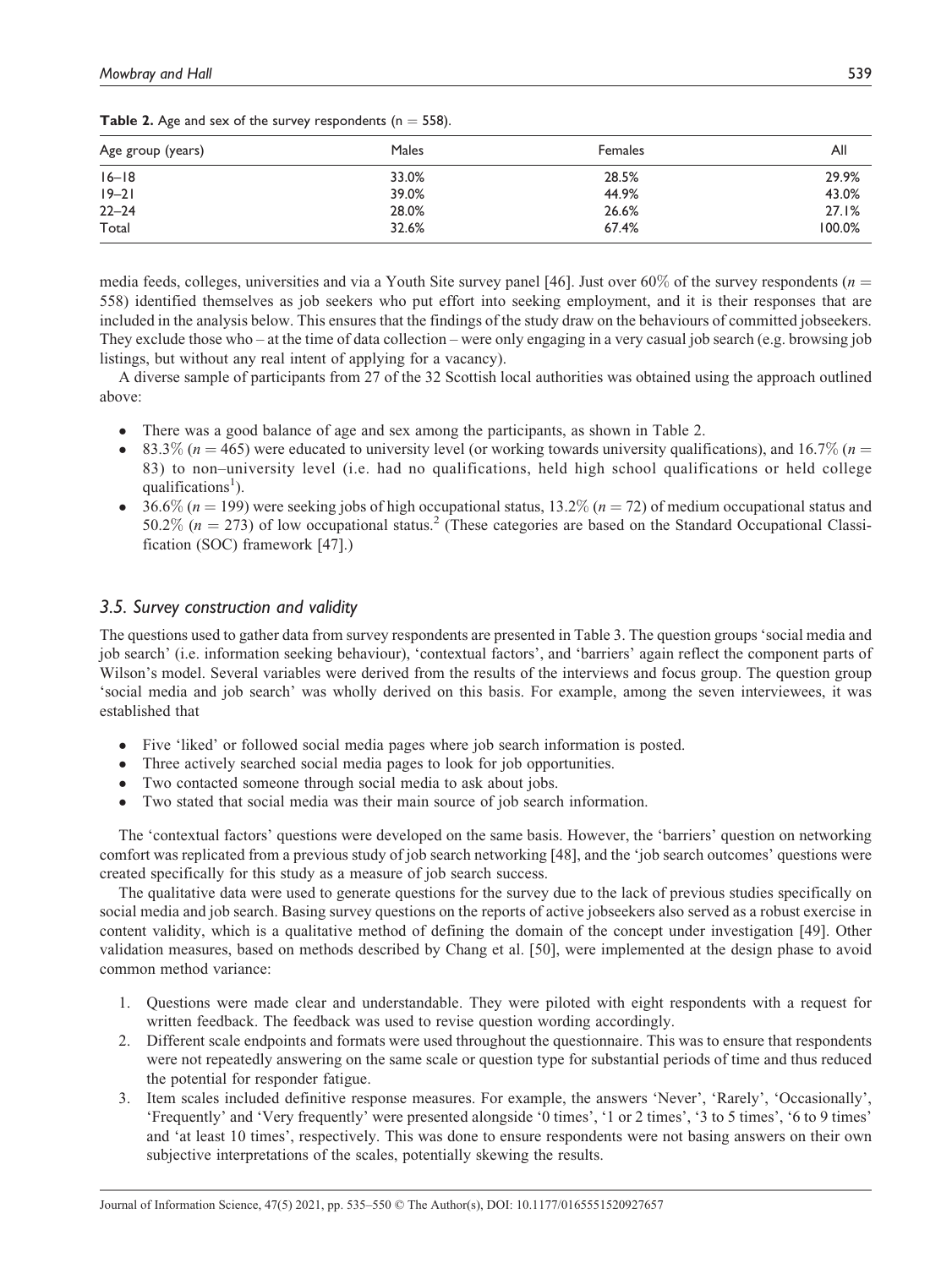#### Table 3. Survey questions included in the analysis.

| Question group                                                      | Questions asked (type of measure)                                                                                                                                                                                                                                                                                                                                                                                                                                                                                                                                                                                                                                                                                                                                                                                                                                                                                                                                                                                                                                                                                            |
|---------------------------------------------------------------------|------------------------------------------------------------------------------------------------------------------------------------------------------------------------------------------------------------------------------------------------------------------------------------------------------------------------------------------------------------------------------------------------------------------------------------------------------------------------------------------------------------------------------------------------------------------------------------------------------------------------------------------------------------------------------------------------------------------------------------------------------------------------------------------------------------------------------------------------------------------------------------------------------------------------------------------------------------------------------------------------------------------------------------------------------------------------------------------------------------------------------|
| General social media                                                | I. Do you have a Facebook account (Nominal)?<br>2. How often do you use Facebook (Ordinal)?<br>3. How many Facebook friends do you have (Ordinal)?<br>4. Do you have a Twitter account (Nominal)?<br>5. How often do you use Twitter (Ordinal)?<br>6. How many Twitter accounts do you follow (Ordinal)?<br>7. Do you have a LinkedIn account (Nominal)?<br>8. How often do you use LinkedIn (Ordinal)?<br>9. How many LinkedIn connections do you have (Ordinal)?                                                                                                                                                                                                                                                                                                                                                                                                                                                                                                                                                                                                                                                           |
| Social media and job search<br>(i.e. information seeking behaviour) | 1. Have you 'liked' any Facebook pages where job search information is posted (e.g. career<br>guidance pages, employer pages) (Nominal)?<br>2. Are you a member of any Facebook groups where job search information is posted (e.g.<br>job adverts, CV help) (Nominal)?<br>3. Have you followed any Twitter accounts where job search information is posted (e.g.<br>career guidance accounts, employer accounts) (Nominal)?<br>4. Are you a member of any groups on LinkedIn where job search information is posted (e.g.<br>job adverts, industry information) (Nominal)?<br>5. How often during job search have you (Ordinal):<br>(a) Actively used Facebook to look for job opportunities?<br>(b) Actively used Twitter to look for job opportunities?<br>(c) Actively used LinkedIn to look for job opportunities?<br>(d) Contacted someone through Facebook and asked them about a job?<br>(e) Contacted someone through Twitter and asked them about a job?<br>(f) Contacted someone through LinkedIn and asked them about a job?<br>I. How strongly do you agree or disagree with the following statement (Ordinal): |
| Contextual factors                                                  | (a) Social media is my main source of job search information.<br>1. How strongly do you agree or disagree with these statements (Ordinal):<br>(a) I have a clear idea of the type of job I am looking for.<br>(b) I am looking for a job with longer-term career prospects.<br>(c) I would be open to most jobs in order to earn some money.                                                                                                                                                                                                                                                                                                                                                                                                                                                                                                                                                                                                                                                                                                                                                                                 |
| <b>Barriers</b>                                                     | 1. How strongly do you agree or disagree with these statements (Ordinal):<br>(a) I would be comfortable asking people I don't know very well for job search information (e.g. job<br>leads, CV help etc.).<br>(b) I am more comfortable speaking with people on social media than face-to-face.<br>2. Have you been advised by a professional (e.g. teacher, tutor, careers adviser, support<br>worker) to use social media websites as part of your job search (Nominal)?                                                                                                                                                                                                                                                                                                                                                                                                                                                                                                                                                                                                                                                   |
| Job search outcomes                                                 | 1. How many face-to-face interviews have you had since you started this job search<br>(Ordinal)?<br>2. How many telephone interviews have you had since you started this job search (Ordinal)?                                                                                                                                                                                                                                                                                                                                                                                                                                                                                                                                                                                                                                                                                                                                                                                                                                                                                                                               |

## 3.6. Survey analysis

Survey analysis was conducted on R software [51]. Initial data exploration was undertaken with descriptive statistics. Following this, Spearman's rank-order correlation was used to establish the relationship between the ordinal variables included in the study. Spearman's correlation is a non-parametric test. It was selected over a Pearson's correlation because the data on social media use are not normally distributed. The relationship between nominal variables and ordinal variables were determined using the Wilcoxon rank-sum test. This is a non-parametric alternative to the twosample t-test.

# 4. Results

The qualitative and quantitative findings are presented together below. It should be noted that the main findings relate only to Facebook, Twitter and LinkedIn during job search. The reason for this is not arbitrary: with the exception of niche discussion forums mentioned by two participants, these three were the only platforms used by the interview and focus group participants as information sources at the time of data collection. Similarly, although survey respondents were asked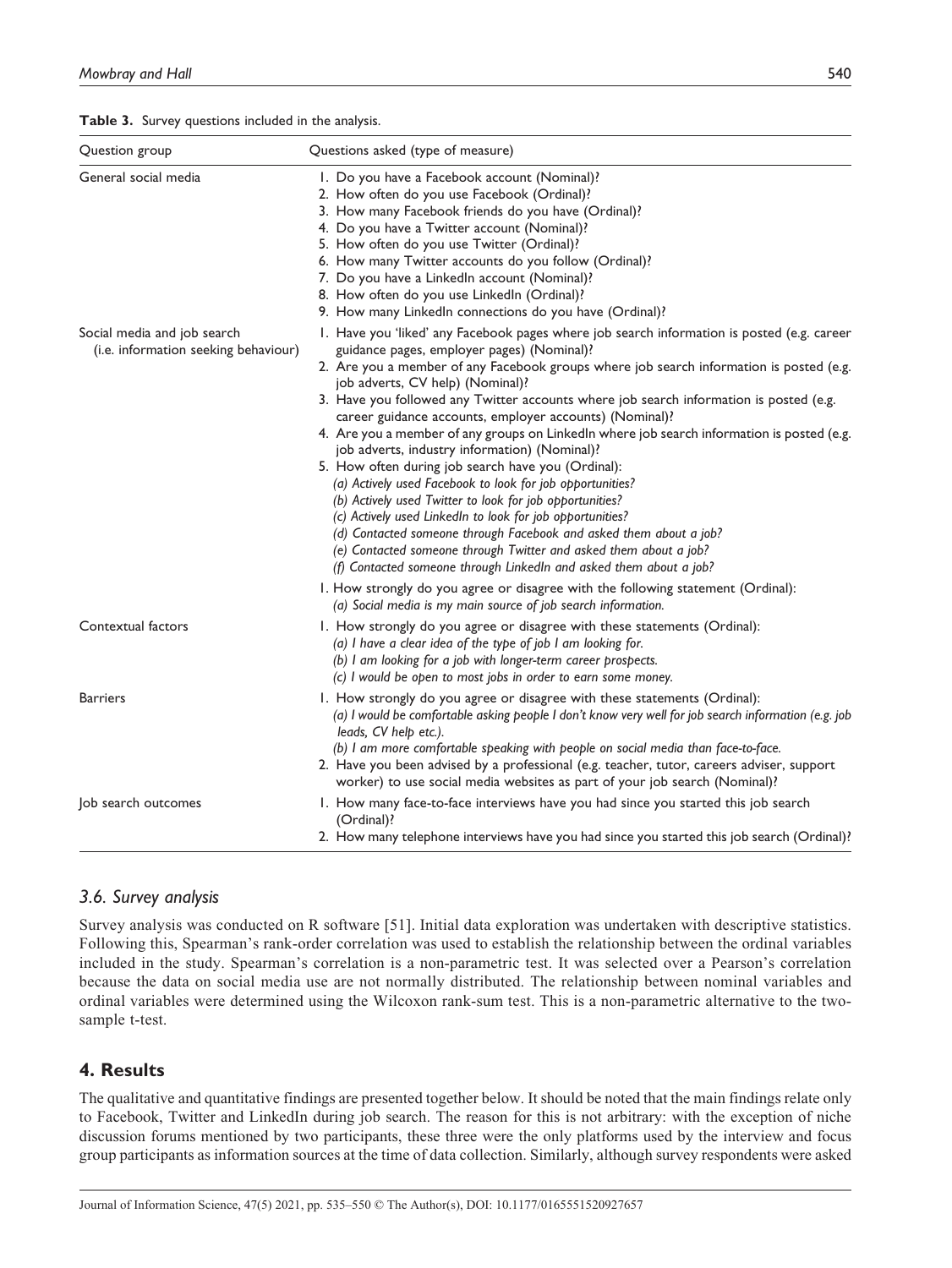| Platform |     | Once a week or less | A few times a week | Once a day | A few times a day | Throughout the day |
|----------|-----|---------------------|--------------------|------------|-------------------|--------------------|
| Facebook | 538 | $.7\%$              | 6.1%               | 8.6%       | 28.6%             | 55.0%              |
| Twitter  | 278 | 27.7%               | 14.7%              | 8.6%       | 19.8%             | 29.2%              |
| LinkedIn | 65  | 66.1%               | 24.2%              | 6.1%       | 2.4%              | .2%                |

Table 4. Frequency of time spent on Facebook, Twitter and LinkedIn.

to provide names of all social media platforms that they used for job search purposes, only 25 mentioned any other than Facebook, Twitter and LinkedIn.

## 4.1. General social media use

The survey findings show that for general use Facebook is more popular than Twitter and LinkedIn: at the time of data collection, 96.6% ( $n = 539$ ) of the respondents had a Facebook account. In comparison, 49.6% ( $n = 277$ ) were on Twitter and 29.4% ( $n = 164$ ) on LinkedIn. There is a similar trend with regard to frequency of social media use (see Table 4). This pattern also reflects the number of contacts on each platform. On Facebook,  $80.7\%$  ( $n = 434$ ) had more than 200 'friends'; on Twitter,  $45.3\%$  (n = 126) 'followed' more than 200 accounts; and, on LinkedIn,  $10.9\%$  (n = 18) had more than 200 'connections'.

## 4.2. Information seeking during job search: passive information acquisition on social media

Wilson's model culminates with an information seeking behaviour component (see Figure 1). The survey results show that only 10.2% ( $n = 57$ ) of the respondents considered social media to be their main source of job search information. Despite not being considered the *main* source of information about employment opportunities, social media do facilitate passive information acquisition during job search. This can be seen in the following figures:

- $\bullet$  50.3% (n = 269) followed pages, and 36.2% (n = 195) were in groups, where job search information is posted in Facebook.
- On Twitter,  $31.4\%$  ( $n = 87$ ) followed pages where job search information is posted.
- $\bullet$  56.4% ( $n = 92$ ) were in groups on LinkedIn where job search information is posted.
- $\bullet$  36.9% ( $n = 205$ ) had been contacted by people with job search information which had been originally posted on social media.

Taken together, these findings highlight the potential to receive information on social media without continuous, active search. The qualitative data shed more light on social media and this kind of passive information acquisition. Examples provided by the interview and focus group participants include (1) being contacted by people with information via private mail (e.g. Facebook messenger), (2) following organisational pages (e.g. Skills Development Scotland's career information, advice and guidance provision) and (3) holding membership of mutual interest groups (e.g. pages created for people working in the same profession). Being contacted by private mail – on an unsolicited basis – was mentioned by only 2 out of the 13 qualitative participants. In one example, interview participant Michael spoke about the help that he had received in his job hunt from the mothers of his friends:

Two of my friends' mums have been quite good like that. They know I've been looking for a job and they've sent me messages which has been quite helpful, when they've seen that local businesses have posted about a job on social media...Usually on Facebook.

The majority of the participants were members of group pages or following organisations. Steve explained the value of mutual interest groups when he said,

Our tutors put up some job listings or anything to do with our industry. There's been a few times I've been scrolling past and there's a 'QA Tester' job advertised.

## 4.3. Information seeking during job search: active information search on social media

The survey findings reveal the prevalence of active information seeking behaviour on social media during job search (see Table 5). In contrast to its use for general purposes, it can be seen that LinkedIn is the most popular job search platform.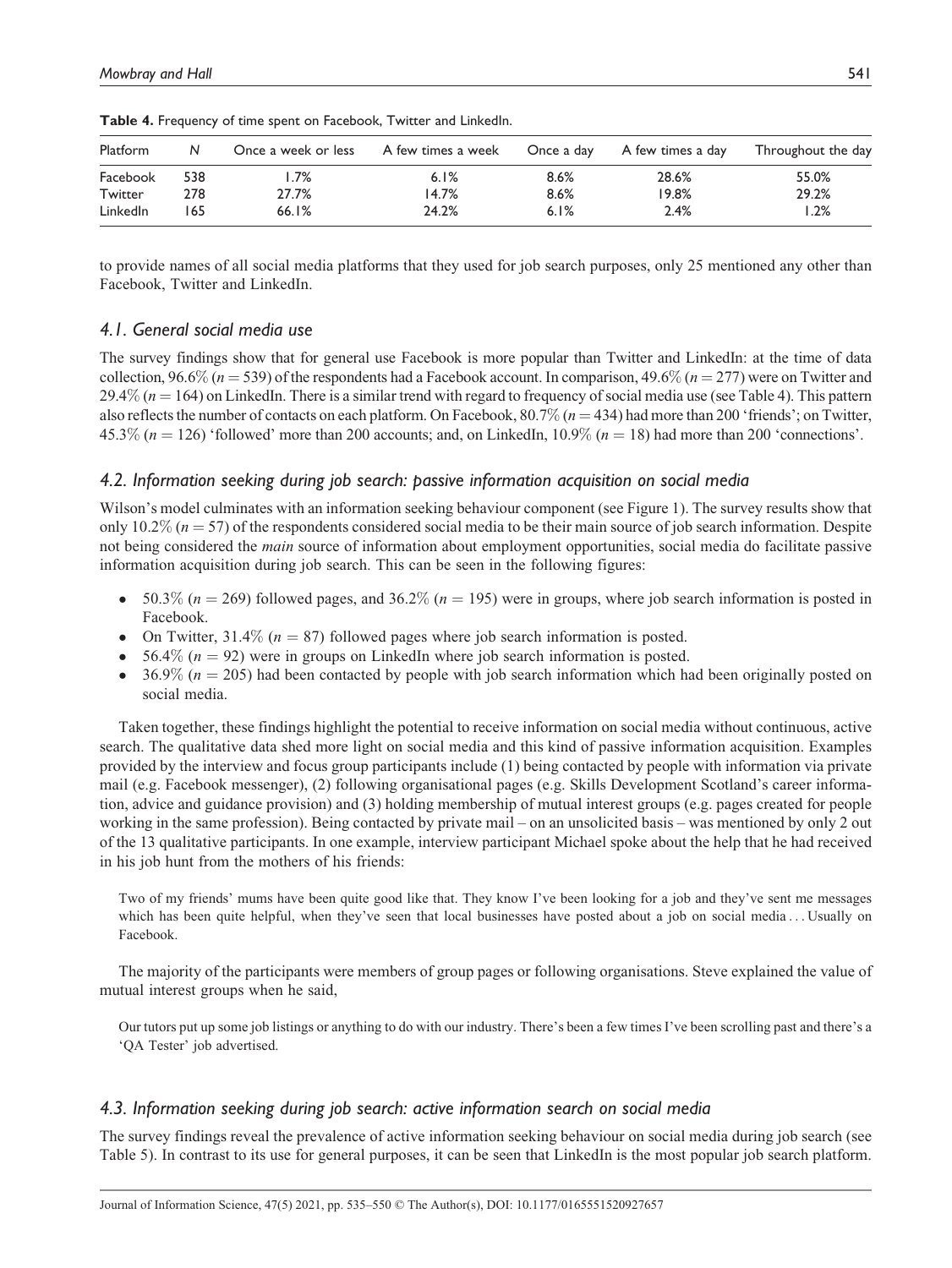| <b>Activity</b>               | Platform | n   | Never (0 times) | Rarely<br>(1 or 2 times) | Occasionally<br>$(3 \text{ to } 5 \text{ times})$ | Frequently<br>(6 times or more) |
|-------------------------------|----------|-----|-----------------|--------------------------|---------------------------------------------------|---------------------------------|
| Seeking job postings          | Facebook | 539 | 40.3%           | 31.2%                    | 20.6%                                             | 8.0%                            |
|                               | Twitter  | 277 | 71.1%           | 17.0%                    | 6.9%                                              | 5.1%                            |
|                               | LinkedIn | 163 | 25.2%           | 19.0%                    | 33.1%                                             | 22.7%                           |
| Contacting someone about jobs | Facebook | 535 | 55.8%           | 25.6%                    | 15.6%                                             | 3.0%                            |
|                               | Twitter  | 278 | 86.7%           | 10.1%                    | 2.2%                                              | 1.1%                            |
|                               | LinkedIn | 163 | 54.6%           | 19.0%                    | 17.8%                                             | 8.6%                            |

Table 5. Frequency of active job search behaviour on Facebook, Twitter and LinkedIn.

This is especially true of seeking job opportunities, with 22.7% ( $n = 37$ ) reporting that they had done so at least six times compared with 8.0% ( $n = 43$ ) on Facebook and 5.1% ( $n = 14$ ) on Twitter. In terms of contacting someone to ask about a job, the distribution of findings is similar for both LinkedIn and Facebook.

The interview and focus group participants also provided insight into the different ways that social media are used by jobseekers. For instance, five mentioned researching companies. One of the interview participants, Simon, said of this:

I did use social media for researching companies and stuff like that, if I had an interview. Obviously you can go on the company's web site, but I've found social media is quite a good way to see what their latest projects and stuff are.

Six of the participants also used social media to search for job openings. Focus group participant David, for example, spoke about monitoring Facebook groups in which employers post job vacancies. He emphasised that, due to the informal nature of recruitment in his targeted industry, the most effective means of securing work was to contact employers directly via private messages. Responding to this, focus group participant Callum explained why jobseekers in his profession network with employers on LinkedIn:

The way my industry works is that if you don't get a job with a company, then you're almost self-contracting. So I'm building contacts with people. Locums can go direct to an owner and say 'can you give me some shifts'.

#### 4.4. Contextual factors and barriers associated with job search social media use: ordinal variables

The two other components of Wilson's model are the context of information need, and barriers to information seeking behaviour (see Figure 1). Many such factors can be identified by considering correlations between a number of the ordinal variables measured in the survey (see Table 6). These include the frequency with which the respondents (1) actively look for jobs and (2) contact people to ask about jobs on Facebook, Twitter and LinkedIn at the time that they contributed data for this study. Please note that the coefficient of determination  $(R^2)$  is presented throughout the rest of the results section. This shows proportion of the variance shared by two variables in hand (i.e. the effect size).

There are some indicative trends in Table 6. For example, the status of the job being sought (i.e. 'occupation level') is *positively* associated with using Twitter ( $R^2 = 6.8\%$ ) and LinkedIn ( $R^2 = 3.6\%$ ) to actively search for jobs. On Twitter,  $43.3\%$  (n = 39) seeking high status jobs actively looked for vacancies on the platform, compared with just 19.6% (n = 35) seeking medium or low status jobs. On LinkedIn, the corresponding figures are 81.0% ( $n = 81$ ) and 66.1% ( $n = 39$ ), respectively. In contrast, level of occupational status is *negatively* associated with active job search on Facebook ( $R^2$  = 0.8%). This means that those seeking high occupation jobs (53.7%;  $n = 102$ ) were less likely than those seeking low- or medium-level jobs (63.3%;  $n = 212$ ) to actively look for vacancies on the platform. As such, it could be inferred that young people who seek jobs of high occupational status are more likely to use Twitter and LinkedIn for job search, while those seeking jobs of low occupational status are more likely to use Facebook for this purpose. However, it should be noted that, as shown by the  $R^2$  values, the associations described here are weak-to-moderate. They are also not all statistically significant at the 0.01 level (see Table 6). Therefore, while a general trend is observable in the data, the impact of the occupation level is marginal.

Table 6 shows that occupational status is *positively* associated with age, education level and seeking a career option. It is negatively associated with a willingness to accept any job that pays money. In other words, seeking high status jobs is linked with (1) being towards the upper-range of the 16–24 age-group, (2) possessing university-level qualifications and (3) seeking a career option. However, those seeking higher status jobs are less likely to settle for any job just to earn money.

The social media findings relating to the above variables also provide insight. For example, actively using Twitter to look for jobs is *positively* associated with seeking a career ( $R^2 = 6.3\%$ ), while actively looking for jobs on LinkedIn is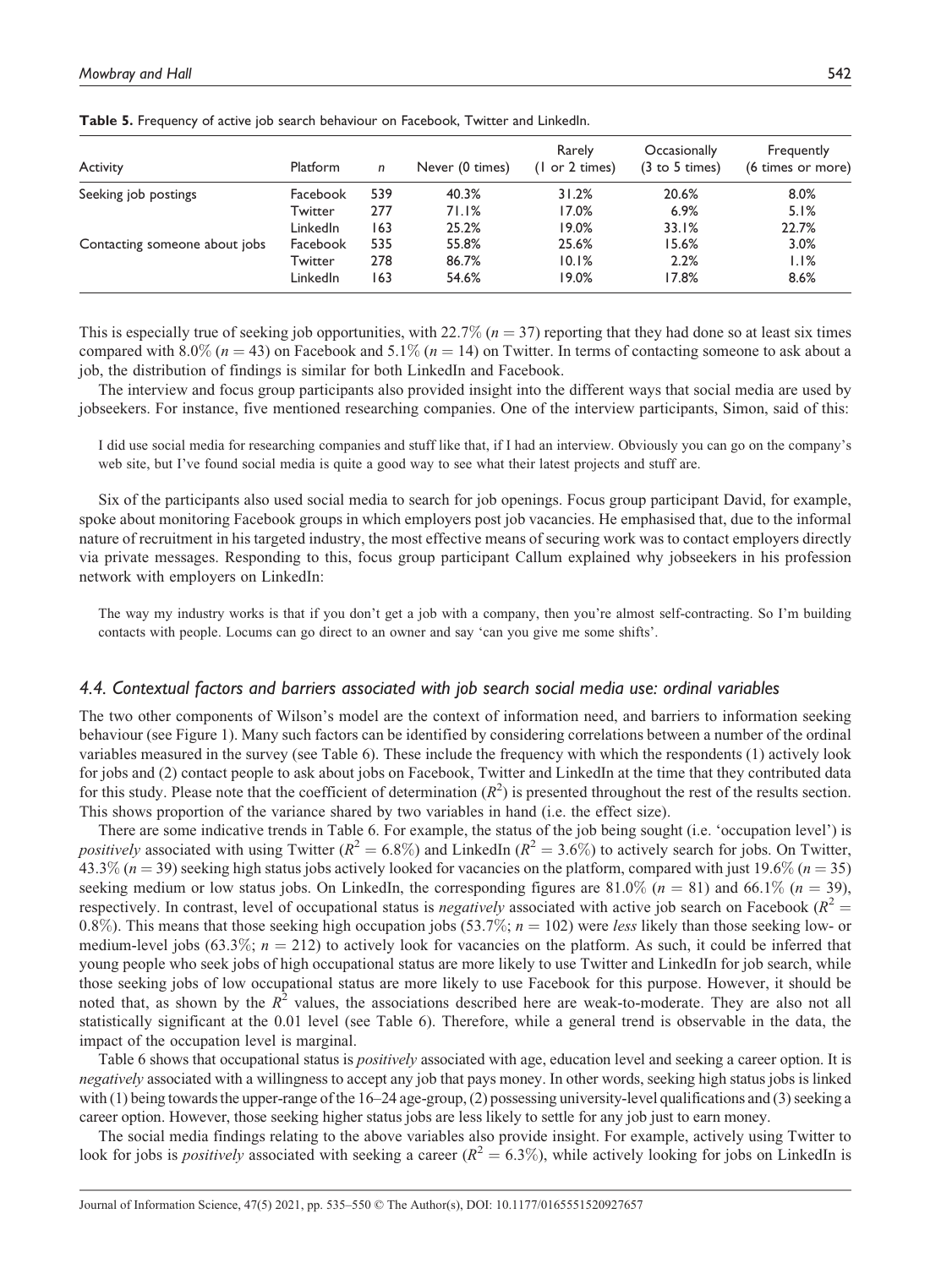|                                                            | Age           | Education | Occupation<br>level                                                            | Clear goal                                                                                                                                                                                                                                                                                                                                      | Career                                                                                                                                                                                                                                                                                                                                                                                                                                            | Take any job | Networking<br>comfort | SM<br>comfort                                                                                                                                                                                                                                    | FB<br>search                                                        | TW<br>search                                 | search<br>$\equiv$ | contact<br>Æ            | contact<br>$\geq$ | contact<br>$\equiv$ |
|------------------------------------------------------------|---------------|-----------|--------------------------------------------------------------------------------|-------------------------------------------------------------------------------------------------------------------------------------------------------------------------------------------------------------------------------------------------------------------------------------------------------------------------------------------------|---------------------------------------------------------------------------------------------------------------------------------------------------------------------------------------------------------------------------------------------------------------------------------------------------------------------------------------------------------------------------------------------------------------------------------------------------|--------------|-----------------------|--------------------------------------------------------------------------------------------------------------------------------------------------------------------------------------------------------------------------------------------------|---------------------------------------------------------------------|----------------------------------------------|--------------------|-------------------------|-------------------|---------------------|
| ducation<br>ag<br>P                                        | $\frac{8}{1}$ |           |                                                                                |                                                                                                                                                                                                                                                                                                                                                 |                                                                                                                                                                                                                                                                                                                                                                                                                                                   |              |                       |                                                                                                                                                                                                                                                  |                                                                     |                                              |                    |                         |                   |                     |
| <b>Decupation</b> level                                    |               |           |                                                                                |                                                                                                                                                                                                                                                                                                                                                 |                                                                                                                                                                                                                                                                                                                                                                                                                                                   |              |                       |                                                                                                                                                                                                                                                  |                                                                     |                                              |                    |                         |                   |                     |
| Clear goal                                                 |               |           | 8 <del>*</del> * * * 8 8 8 * 8 8 8<br>- 8 9 8 8 8 7 8 9 8<br>- 8 9 9 9 9 8 8 9 |                                                                                                                                                                                                                                                                                                                                                 |                                                                                                                                                                                                                                                                                                                                                                                                                                                   |              |                       |                                                                                                                                                                                                                                                  |                                                                     |                                              |                    |                         |                   |                     |
| Career                                                     |               |           |                                                                                |                                                                                                                                                                                                                                                                                                                                                 |                                                                                                                                                                                                                                                                                                                                                                                                                                                   |              |                       |                                                                                                                                                                                                                                                  |                                                                     |                                              |                    |                         |                   |                     |
| Any job                                                    |               |           |                                                                                | $\begin{array}{l} 8.75 \\ 8.75 \\ -0.87 \\ -0.87 \\ -0.87 \\ -0.87 \\ -0.87 \\ -0.87 \\ -0.87 \\ -0.87 \\ -0.87 \\ -0.87 \\ -0.87 \\ -0.87 \\ -0.87 \\ -0.87 \\ -0.87 \\ -0.87 \\ -0.87 \\ -0.87 \\ -0.87 \\ -0.87 \\ -0.87 \\ -0.87 \\ -0.87 \\ -0.87 \\ -0.87 \\ -0.87 \\ -0.87 \\ -0.87 \\ -0.87 \\ -0.87 \\ -0.87 \\ -0.87 \\ -0.87 \\ -0.$ | $8.8\overset{*}{\phantom{1}\phantom{1}}\phantom{1}8.8\overset{*}{\phantom{1}\phantom{1}}\phantom{1}8.8\overset{*}{\phantom{1}\phantom{1}}\phantom{1}8.8\overset{*}{\phantom{1}\phantom{1}}\phantom{1}8.8\overset{*}{\phantom{1}\phantom{1}}\phantom{1}8.8\overset{*}{\phantom{1}\phantom{1}}\phantom{1}8.8\overset{*}{\phantom{1}\phantom{1}}\phantom{1}8.8\overset{*}{\phantom{1}\phantom{1}}\phantom{1}8.8\overset{*}{\phantom{1}\phantom{1}}\$ |              |                       |                                                                                                                                                                                                                                                  |                                                                     |                                              |                    |                         |                   |                     |
| <b>Networking</b> comfort                                  |               |           |                                                                                |                                                                                                                                                                                                                                                                                                                                                 |                                                                                                                                                                                                                                                                                                                                                                                                                                                   |              |                       |                                                                                                                                                                                                                                                  |                                                                     |                                              |                    |                         |                   |                     |
| SM comfort                                                 |               |           |                                                                                |                                                                                                                                                                                                                                                                                                                                                 |                                                                                                                                                                                                                                                                                                                                                                                                                                                   |              |                       |                                                                                                                                                                                                                                                  |                                                                     |                                              |                    |                         |                   |                     |
| -B search                                                  |               |           |                                                                                |                                                                                                                                                                                                                                                                                                                                                 |                                                                                                                                                                                                                                                                                                                                                                                                                                                   |              |                       |                                                                                                                                                                                                                                                  |                                                                     |                                              |                    |                         |                   |                     |
| TW search                                                  |               |           |                                                                                |                                                                                                                                                                                                                                                                                                                                                 |                                                                                                                                                                                                                                                                                                                                                                                                                                                   |              |                       |                                                                                                                                                                                                                                                  |                                                                     |                                              |                    |                         |                   |                     |
| I search                                                   |               |           |                                                                                |                                                                                                                                                                                                                                                                                                                                                 |                                                                                                                                                                                                                                                                                                                                                                                                                                                   |              |                       |                                                                                                                                                                                                                                                  |                                                                     |                                              |                    |                         |                   |                     |
| -B contact                                                 |               |           |                                                                                |                                                                                                                                                                                                                                                                                                                                                 |                                                                                                                                                                                                                                                                                                                                                                                                                                                   |              |                       | 0<br>0 in 8 <del>x</del> in in 8<br>0 in 8 x in in 10<br>0 in 10 in 10 in 10 in 10 in 10 in 10 in 10 in 10 in 10 in 10 in 10 in 10 in 10 in 10 in 10 in 10 in 10 in 10 in 10 in 10 in 10 in 10 in 10 in 10 in 10 in 10 in 10 in 10 in 10 in 10 i | 00 1 1 <sup>*</sup><br>0 1 1 <sup>*</sup><br>0 0 0 0 0<br>0 0 0 0 0 | 8 5 0 <del>4</del><br>6 5 6 7 9<br>6 8 8 9 8 |                    |                         |                   |                     |
| <b>TW</b> contact                                          |               |           | $\frac{1}{0.14}$                                                               |                                                                                                                                                                                                                                                                                                                                                 |                                                                                                                                                                                                                                                                                                                                                                                                                                                   |              |                       |                                                                                                                                                                                                                                                  |                                                                     |                                              |                    | $\frac{8}{28}$<br>0.333 |                   |                     |
| I contact                                                  |               |           |                                                                                |                                                                                                                                                                                                                                                                                                                                                 |                                                                                                                                                                                                                                                                                                                                                                                                                                                   |              |                       |                                                                                                                                                                                                                                                  |                                                                     |                                              |                    |                         | $\frac{8}{21}$    | $\frac{8}{10}$      |
| *Correlation is significant at the 0.01 level (two-tailed) |               |           |                                                                                |                                                                                                                                                                                                                                                                                                                                                 |                                                                                                                                                                                                                                                                                                                                                                                                                                                   |              |                       |                                                                                                                                                                                                                                                  |                                                                     |                                              |                    |                         |                   |                     |

Table 6. Correlations between explanatory variables and job search social media use.

Table 6. Correlations between explanatory variables and job search social media use.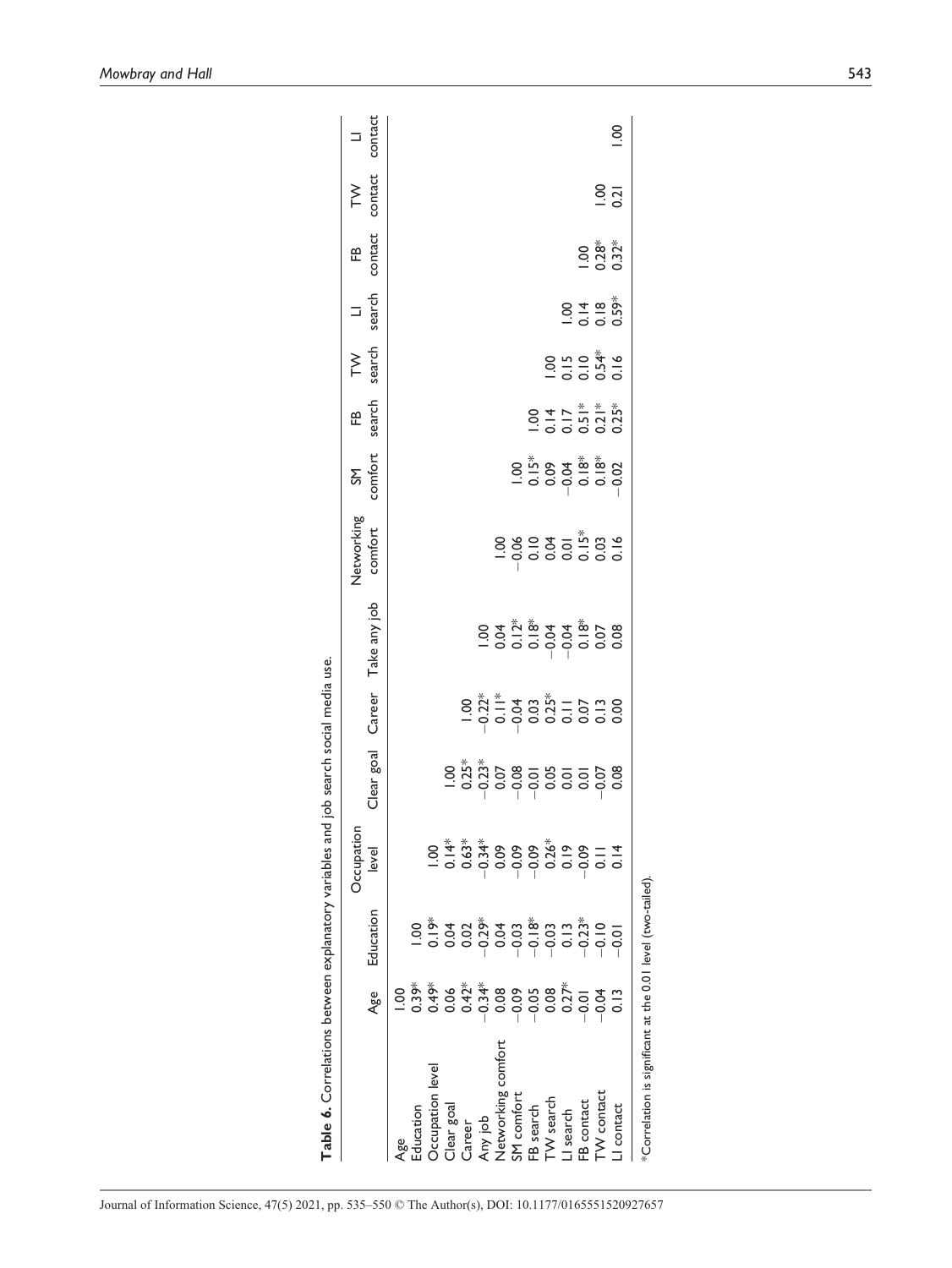positively associated with age ( $R^2 = 7.3\%$ ). On Twitter, 36.7% ( $n = 44$ ) looking for a career option actively searched for vacancies on the platform, compared with 20.9% ( $n = 32$ ) not looking for a career option. On LinkedIn, 81.0% ( $n = 64$ ) aged between 22 and 24 years looked for jobs on the platform, compared with 66.7% ( $n = 58$ ), aged 16–21 years. In contrast, the use of Facebook to look for jobs is *negatively* associated with education level ( $R^2 = 3.2\%$ ), but *positively* associated with willingness to accept any job ( $R^2 = 3.2\%$ ). With regard to the latter, the findings show that 68.3% ( $n =$ 153) seeking any job actively searched for vacancies on Facebook, compared with  $53.7\%$  ( $n = 168$ ) not seeking any job. When combined, these results indicate that – in addition to seeking higher status jobs – jobseekers using Twitter and LinkedIn are distinguished from those using Facebook due to their likelihood of sharing other common attributes. Again though, the impact of these explanatory variables is weak-to-moderate, as can be determined from the low correlation coefficients and  $R^2$  values.

Some examples provided by interview and focus group participants align with the results outlined above. For example, focus group participant Angela – a university student who was seeking a graduate role – emphasised that her main use of Facebook was passive in relation to job search:

I just 'like' company pages to see what projects they're working on and stuff. There's nobody of influence working behind that page. You can't go looking for a job. It's good for interviews and stuff, because you know in the back of your mind what's going on with that company.

In contrast, Michael – a high school leaver seeking an entry-level job in the construction industry – actively searched Facebook pages for job listings. Having stated that 'most of the jobs' he applied for were posted on social media, he detailed his search habits:

They tend to intertwine in that sense. I mean if I'm on speaking to friends, as you do for that sort of social media, there's nothing stopping me spending five, ten minutes just looking at these sites, you know.

Returning to the quantitative findings, the correlations in Table 6 also highlight some possible barriers to (or enablers of) social media use during job search. For example, networking comfort (i.e. willingness to ask relative strangers for information) is *positively* associated with contacting someone to ask about jobs on Facebook ( $R^2 = 2.3\%$ ). In this regard, 51.5% ( $n = 144$ ) who are willing to ask strangers for information contacted someone on the platform, compared with  $38.9\%$  ( $n = 178$ ) of those not willing to ask strangers for information. In addition, social media comfort (i.e. being more comfortable speaking to people on social media than face-to-face) is *positively* associated with contacting people on both Facebook ( $R^2 = 3.2\%$ ) and Twitter ( $R^2 = 3.2\%$ ) to ask about jobs. On Facebook, 51.1% ( $n = 90$ ) who prefer speaking on social media contacted someone on the platform, compared with  $40.8\%$  ( $n = 147$ ) of those who do not prefer social media exchanges. On Twitter, the corresponding figures are  $19.8\%$  ( $n = 19$ ) and  $9.9\%$  ( $n = 18$ ), respectively. These findings imply that being less comfortable networking for information decreases the likelihood that young people will reach out on Facebook to ask about jobs. Conversely, being more comfortable conversing on social media increases the likelihood that young people will ask about jobs on both Facebook and Twitter. However, the low correlation coefficients show that both of these factors only have a small bearing on social media behaviour.

## 4.5. Contextual factors and barriers associated with job search social media use: nominal variables

The results reveal the extent to which social media use during job search relates to the nominal variables: (1) sex and (2) receiving advice from a professional (e.g. a teacher, tutor or career adviser). For the former, the distribution of findings between males and females in terms of social media use for job search is almost identical for Facebook and Twitter. Wilcoxon rank-sum tests confirm that there are no statistically significant differences between males and females for any of the platforms. Table 7 shows the relationship between receiving advice from a professional to use social media, and the actual use of Facebook ( $R^2 = 22.1\%$ ), Twitter ( $R^2 = 34.3\%$ ) and LinkedIn ( $R^2 = 27.8\%$ ) during job search. The findings are clear that those advised by professionals are considerably more likely to use these platforms than those who are not. Wilcoxon rank-sum tests confirm the statistical significance of each association ( $p < 0.001$ ).

The qualitative findings illustrate the impact of awareness (or a lack thereof) on job search social media behaviour, as implied by the findings in Table 7. Two participants explicitly stated that they did not consider using social media during job search until they were advised to do so. Interview participant Michael said,

Believe it or not I never really thought about it till they [the career service] mentioned it to us. So yeah, it was because of them that I started looking on social media.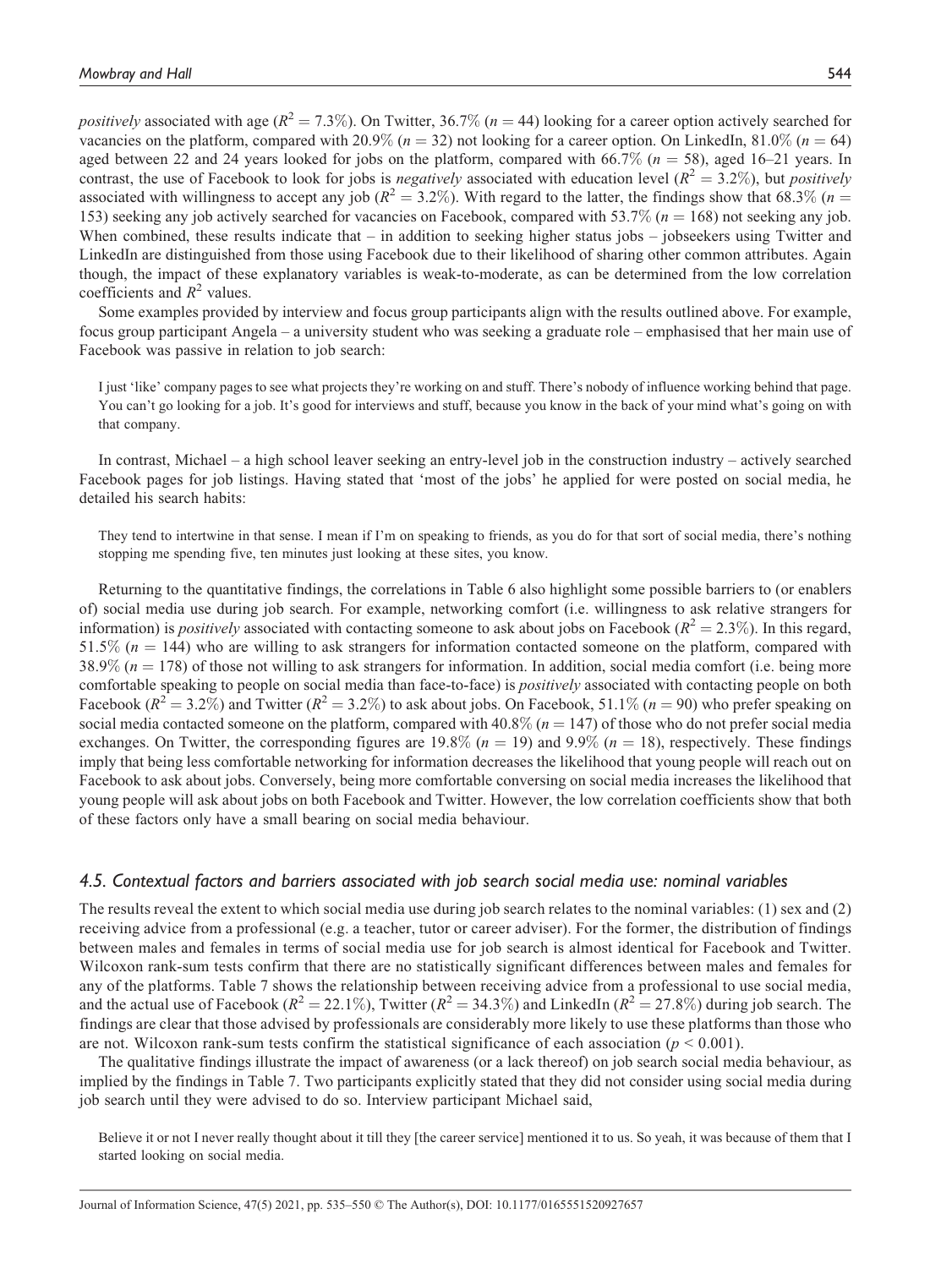| Advice          | N   |       |       |       | Never (0 times) Rarely (1 or 2 times) Occasionally (3 to 5 times) Frequently (6 times or more) | Þ             |
|-----------------|-----|-------|-------|-------|------------------------------------------------------------------------------------------------|---------------|
| Facebook        |     |       |       |       |                                                                                                |               |
| Advised         | 134 | 24.6% | 31.3% | 29.9% | 14.2%                                                                                          | $b \le 0.001$ |
| Not advised     | 405 | 45.4% | 31.2% | 17.5% | 5.9%                                                                                           |               |
| Twitter         |     |       |       |       |                                                                                                |               |
| Advised         | 63  | 46.0% | 25.4% | 17.5% | 11.1%                                                                                          | $b \le 0.001$ |
| Not advised 210 |     | 80.0% | 14.8% | 3.8%  | 1.4%                                                                                           |               |
| <b>LinkedIn</b> |     |       |       |       |                                                                                                |               |
| Advised         | 60  | 10.0% | 15.0% | 45.0% | 30.0%                                                                                          | $b \le 0.001$ |
| Not advised     | 103 | 34.0% | 21.4% | 26.2% | 18.4%                                                                                          |               |

Table 7. Being advised by a professional to use social media and using social media to search for jobs.

Table 8. Active social media use and receiving job interviews.

|              | Face-to-face Interview | Telephone Interview |
|--------------|------------------------|---------------------|
| Age          | 0.08                   | 0.08                |
| Education    | $-0.04$                | $-0.01$             |
| Occupation   | 0.02                   | $-0.01$             |
| Goal         | $0.12*$                | 0.04                |
| Career       | 0.07                   | 0.06                |
| Any job      | 0.07                   | 0.04                |
| Confidence   | 0.07                   | $-0.06$             |
| smedia conf  | $-0.07$                | $-0.06$             |
| fb_job       | $0.14*$                | 0.06                |
| twit_job     | 0.04                   | 0.06                |
| link_job     | 0.14                   | $0.30*$             |
| fb_contact   | $0.14*$                | $0.16*$             |
| twit_contact | $-0.03$                | 0.15                |
| link_contact | 0.10                   | $0.33*$             |

\*Correlation is significant at the 0.01 level (two-tailed)

#### 4.6. Outcomes associated with social media use for job search

Presented in Table 8 are correlations between explanatory variables, social media use for job search, and the offer of both face-to-face and telephone interviews. These findings show the possible impact of information seeking on social media and being invited to interviews by employers.

The findings show that Facebook use for job search – both for seeking jobs ( $R^2 = 2.0\%$ ) and for contacting ( $R^2 = 2.0\%$ ) people – has a positive and statistically significant ( $p < 0.01$ ) association with invitations to face-to-face job interviews. However, the small coefficients suggest that the associations are weak-to-moderate. In real terms, 73.0% ( $n = 235$ ) of respondents who had actively sought jobs on Facebook had been invited to at least one job interview, compared with 64.4% ( $n = 139$ ) of those who had not actively sought jobs on Facebook. For contacting someone to ask about jobs on Facebook, the corresponding figures are 76.4% ( $n = 181$ ) and 64.4% ( $n = 192$ ), respectively.

The results also show that only social media variables are positively associated with telephone interview invitations. The highest coefficients are for using LinkedIn to look for jobs ( $R^2 = 9.0\%$ ) and to contact someone about jobs ( $R^2 =$ 10.9%). Therefore, out of all the measured variables in this analysis, LinkedIn use is the most closely associated with telephone interview invitations. In real terms, 59.5% ( $n = 72$ ) of respondents who had actively sought jobs on LinkedIn had been invited to at least one telephone interview, compared with  $24.4\%$  ( $n = 10$ ) of those who had not actively sought jobs on LinkedIn. For contacting someone to ask about jobs on LinkedIn, the corresponding figures are 63.5% ( $n = 47$ ) and 38.6% ( $n = 34$ ), respectively. In both cases, the findings are statistically significant ( $p < 0.01$ ).

# 5. Discussion

## 5.1. General social media use

As stated at the start of this article, the digital landscape has evolved to the extent that almost all 16–24 year olds in the United Kingdom now use some form of social media [2]. The literature also highlights the potency of such sites as sources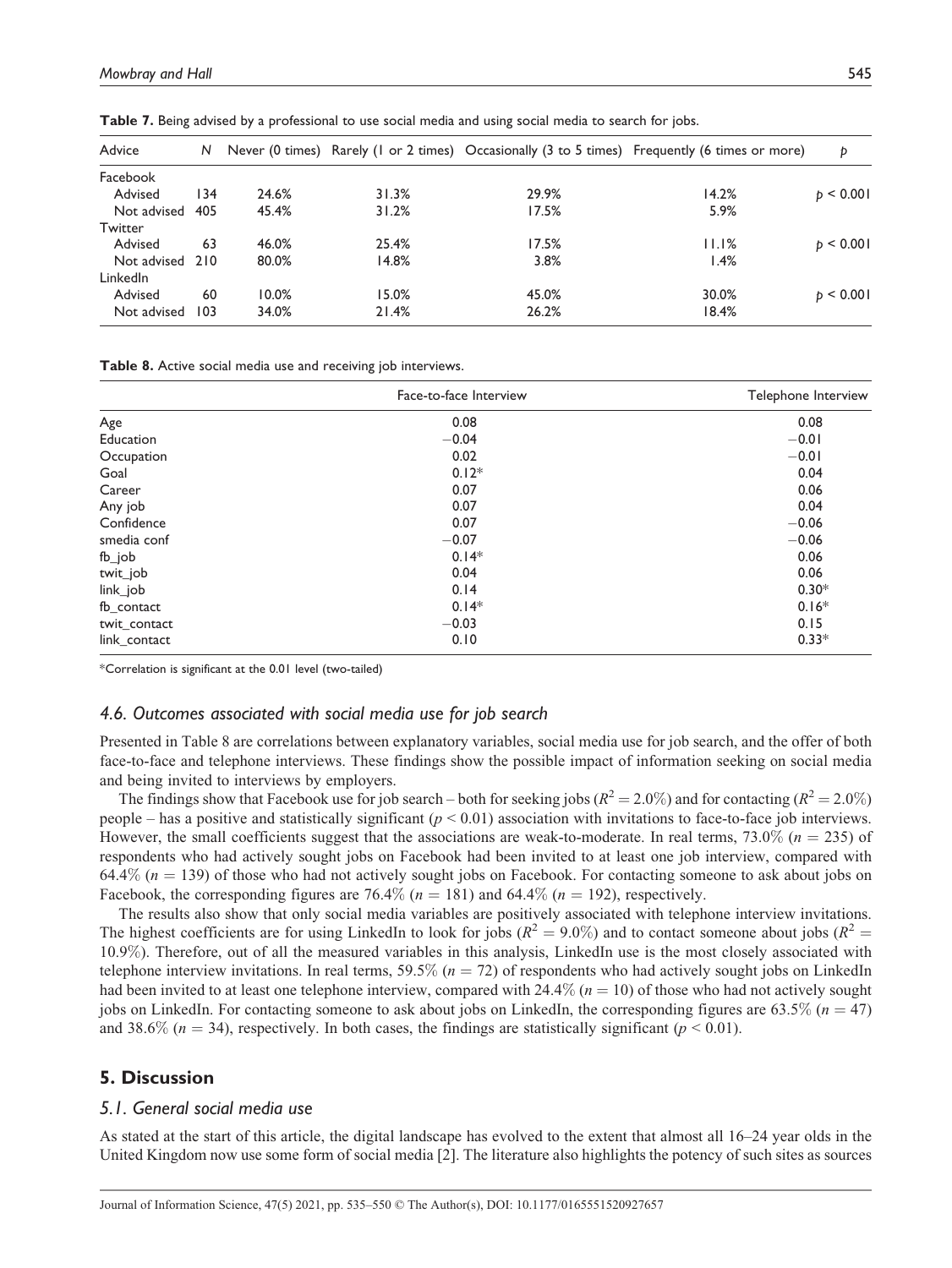of social capital [10,11]. Regarding specific social media platforms, this study shows that almost all 16–24 year olds in Scotland have a Facebook account, compared with roughly half with a Twitter account, and quarter with a LinkedIn account.<sup>3</sup> It also shows that Facebook and Twitter are used intensively by significant proportions of young people in Scotland, and that many have access to hundreds of online contacts online. Taken together, these findings provide further evidence that social media use is pervasive among young people, and are potentially powerful sources of social capital.

## 5.2. Social media and job search

The literature review section above draws attention to a study of adult jobseekers across the globe which found that, of the three platforms, LinkedIn is used the most frequently for job search, followed by Facebook and Twitter, respectively [38]. Broadly, the same pattern is found in this study. It has been shown that – despite being the most popular platform for general use – Facebook comes second to LinkedIn in terms of its appropriation for job search,<sup>4</sup> and Twitter is the least used for the same purpose. However, the findings diverge in other crucial areas. Adecco reported that only a quarter of jobseekers with a Facebook account use this platform for job search; in comparison, over half in this study reported using Facebook for job search. This indicates that the gap between LinkedIn and Facebook use is narrower in the youth labour market than among the general adult population. Indeed, the survey findings here also show that Facebook is used almost to the same extent as LinkedIn to contact people directly about jobs.

## 5.3. Social media and job search: information seeking behaviour

The third component of Wilson's theoretical model relates to the manifestation of information seeking behaviour. As discussed in the literature review above, previous studies have shown that social media facilitates incidental information acquisition [20,21]. This study shows that, in relation to job search, information seeking on social media also involves both passive acquisition and active search. Regarding the former, jobseekers who have connected with organisations, or are members of relevant groups, passively consume content that can be useful for job search. Young people also receive information from personal contacts, sometimes via private messages, that has been sourced on social media. This is an important finding, as it demonstrates the effectiveness of digital technologies as communication tools, and their impact on the propagation of information throughout social structures. This benefit of social media has not been found in previous studies of job search, and therefore is a novel contribution of this work.

As discussed in the literature review above, career researchers cite the pressing need to foster a digitally literate workforce [40]. It is therefore crucial to understand the nature of active information seeking on social media during job search. For the first time, the findings here have shown that Facebook, Twitter and LinkedIn are used in various ways by young jobseekers. Key examples include researching companies, searching for job adverts and contacting people directly to ask for information. These are valuable insights into the diverse role of social media as information sources, which can be expanded in future research. However, it should be borne in mind that the results here also show that only a small proportion of 16–24 year olds think of social media as their main source of employment-related information. In addition, only a minority use them more than a few times during job search. This gives a clear indication that, although tools like Facebook, Twitter and LinkedIn provide a clear function to young people seeking employment, they are mostly used as supplementary information resources.

## 5.4. Social media and job search: context of information need

Wilson's model highlights the importance of context as a means of understanding subsequent information behaviour. A notable finding in this study is that most of the contextual variables only account for small differences in behaviour. Therefore, it is likely that other undetected factors have a stronger relationship with Facebook, Twitter or LinkedIn use by jobseekers. For example – as indicated by the qualitative findings – the type of job industry could be an influential factor. Even still, the quantitative findings do provide some insight. Previous research has shown that using social media for job search is associated with higher education levels [38] and also that younger jobseekers are more likely to use Facebook than LinkedIn when seeking employment information [37]. The results presented here broadly support these earlier findings, while providing a more nuanced picture. They reveal that 16–24 year olds seeking jobs of higher occupational status – closely associated with higher education levels – are more likely to use Twitter and LinkedIn for job search than those seeking jobs of lower status, but that the difference in use between these groups is not profound. They also show that user trends are slightly different for Facebook. Facebook is used more than Twitter and LinkedIn by young jobseekers who have low educational attainment and are willing to accept almost any job. This could imply that there are more jobs of lower status and/or word-of-mouth vacancies posted on Facebook, compared with the other two platforms. Indeed, the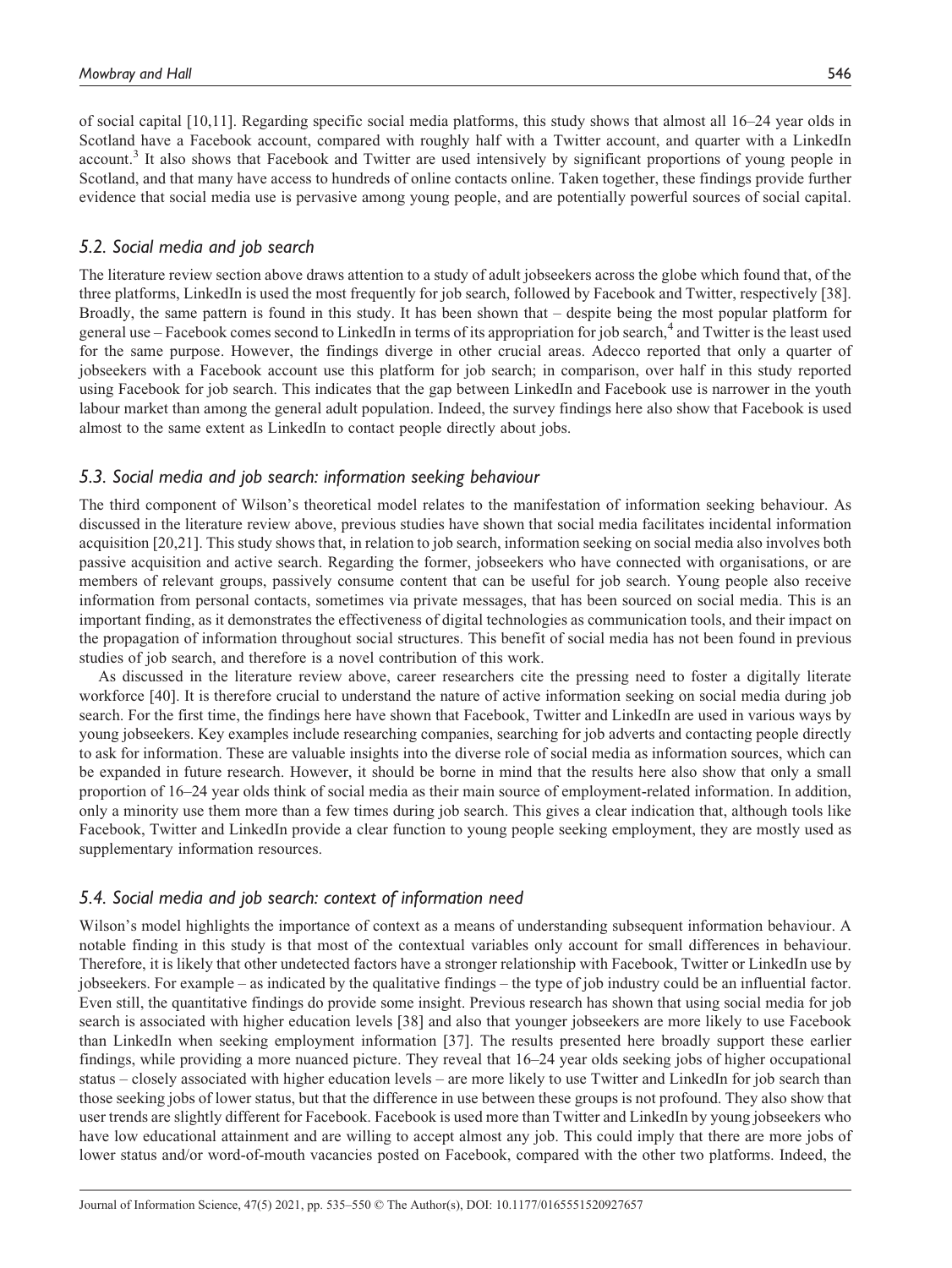qualitative findings indicate that Facebook groups are useful for young people seeking work in industries with informal recruitment processes.

In terms of the contextual factors that impact social media behaviour, the findings presented here depart from the literature in one key area. Whereas other studies have found differences in social media use between males and females [24,34], this study provides compelling evidence that are no gender differences in the use of Facebook, Twitter and LinkedIn for job search purposes. Although it is not clear why this is the case, it could be a peculiarity of job seeking that – out of necessity – people are drawn towards the same resources, irrespective of gender. Otherwise, it could simply reflect the increasingly pervasive nature of social media use among 16–24 year olds.

## 5.5. Social media and job search: barriers

While context of information seeking is important to understand information behaviour, Wilson's model shows that, over and above context, people face additional barriers to information search. Career research has provided evidence to suggest that young people, even intensive social media users, do not necessarily think of platforms like Facebook or Twitter as functional tools [39]. One of the crucial findings of this study is that the most prominent barrier to (and equally, an enabler of) social media use for job search is awareness that tools like Facebook and Twitter can actually be used to this end. Thus, compared with those who have not benefitted from such advice, jobseekers who are guided by professionals to incorporate social media into job search are almost twice as likely to use Facebook and Twitter, and are more than three times as likely to use LinkedIn. Given the positive link between social media use and receiving interviews, coupled with the positive testimony of some of the qualitative participants regarding the usefulness of social media, it is important that this knowledge is disseminated to professionals who work with jobseekers. Indeed, it could be argued that advising jobseekers to use social media should be a core feature of career service provision. However, the survey findings also suggest that some young people may not be comfortable using social media to contact people about jobs. Also, a preference for chatting in online environments (as opposed to in person) is shown to be associated with social media use job search purposes. Although the associations are marginal, professionals advising jobseekers should be aware of that these factors may suppress uptake of social media for some young people.

## 5.6. Social media and job search: outcomes

The relationship between social media use and invitations to job search outcomes has also been investigated in this study, thereby providing insight into the efficacy of Facebook, Twitter and LinkedIn as tools for job search. The findings show that while social media use does have a positive relationship with outcomes, the associations are weak-to-moderate. Active Facebook use is associated with invitations to face-to-face interviews. It is possible that this relationship exists because Facebook provides a platform for those seeking jobs of lower occupational status to target informal vacancies. It might be argued that Facebook is more conducive to information opportunities than other social media simply because it is the most used social media platform in the United Kingdom [52]. However, this study does not compare social media use with other job search behaviours. It is therefore possible that at least one unobserved variable is responsible for the association between Facebook use and job interviews. For example, frequent use of social media could be linked with other active search behaviours which are potentially more effective in generating positive outcomes (e.g. using job search engines). Therefore, these results should be treated with caution until further research has been conducted in this area.

Finally, the survey results also show that active use of LinkedIn is linked to telephone interviews. Given that LinkedIn use is associated with seeking jobs of higher status, these findings could reflect the nature of a graduate recruitment process which commonly involves multiple stages, including telephone interviews [53]. Thus, reaching the next stage (i.e. a face-to-face interview) would be dependent on the individual's performance in the telephone interview itself, thereby reducing the influence of information sourced on social media. However, this interpretation should also be treated with caution until more targeted research has been conducted into social media use and its impact on job search outcomes.

## 6. Conclusion

Despite the widespread use of social media use in the United Kingdom, and the belief that it has greatly expanded our capacity for networking and information pooling, few academic studies have previously addressed its impact on the process of job search. In terms of key findings, this study has established that Facebook, Twitter and LinkedIn are the most popular social media platforms for job search among 16–24 year olds in Scotland and that they are mostly used as supplementary information sources during job search. They provide environments to consume information related to job search both actively and passively, and are efficient communication channels for receiving job-related tip-offs from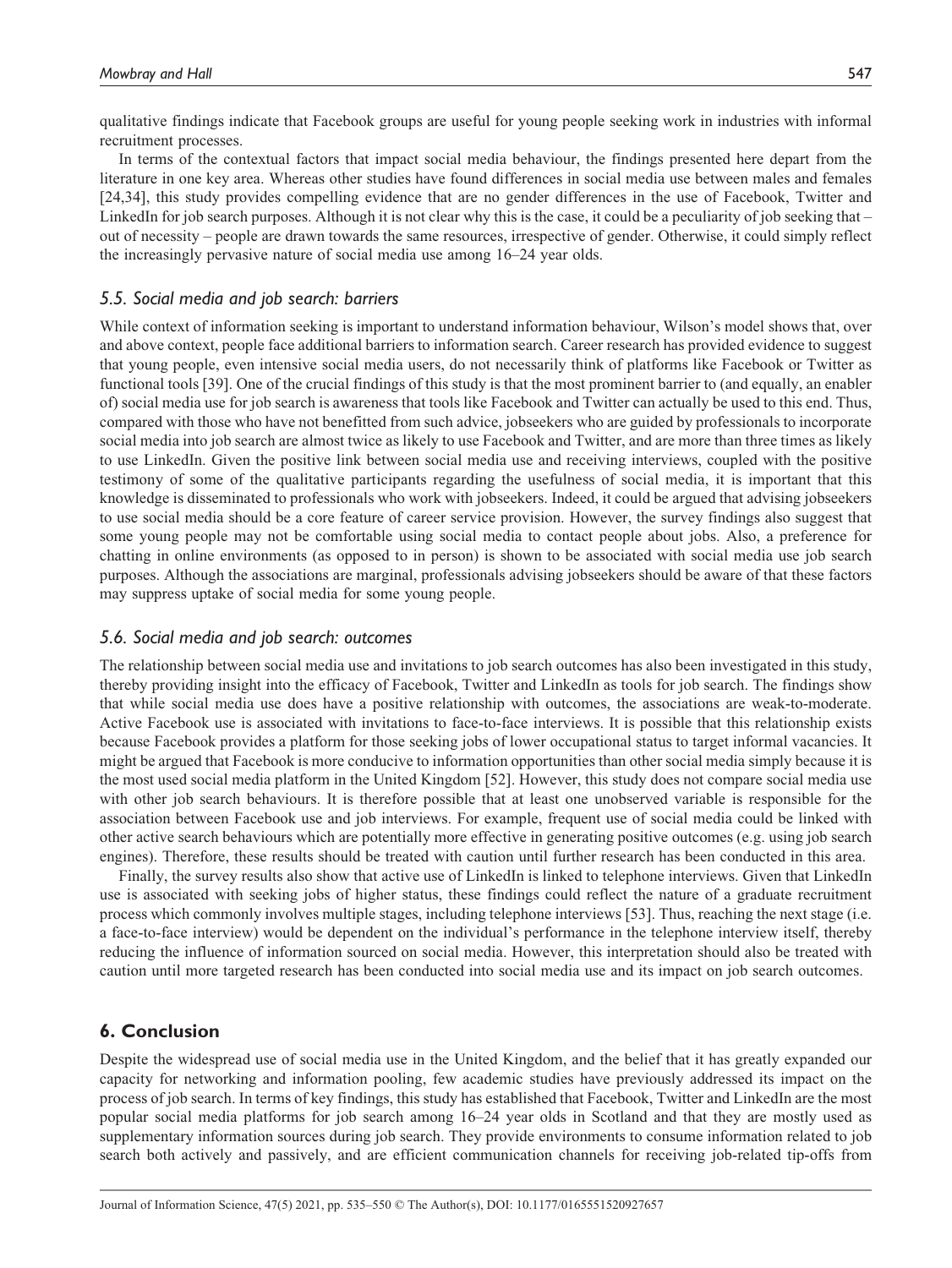personal contacts. Broadly speaking, contextual factors (e.g. demographics) only have a small bearing on the direction of social media behaviour, and using social media only has a moderate relationship with outcomes. However, small trends are identified. To this end, Facebook is preferred among jobseekers looking for jobs of lower status, while Twitter and LinkedIn are more likely to be deployed by those seeking higher status jobs. For the most part, actively using social media during job search is positively linked with interview invitations. However, this depends on the type of interview (i.e. faceto-face or telephone) and the specific social media platform. Another complication is the barriers to using social media for job search, most notably an awareness that they can be appropriated for such a purpose. However, this can be remedied to a large extent by simply advising young people to engage with digital platforms when they are looking for work.

The results of this research can be used by the professionals tasked with assisting young people to find employment, by informing policy decisions and contributing towards career interventions. Through the application of mixed methods, underpinned by a framework from the field of information science, the study has made vital contributions to our current understanding of social media use during job search. Interviews and a focus group provided rich and detailed firsthand accounts from the perspective of young jobseekers  $(n = 13)$ , while the survey questionnaire conveyed some of the key trends in social media use among a much larger sample of the Scottish youth labour market ( $n = 558$ ). To build on this, more in-depth qualitative research should be conducted to develop an updated version of Wilson's model (or an entirely new framework), tailored for job searching on social media. This research has provided a baseline of knowledge with reference to the general population of 16- to 24-year-old jobseekers in Scotland. Future work should expand on these insights, perhaps focusing on stratified subgroups of jobseekers (e.g. people seeking employment in specific industries). It is also crucial that a detailed model of the information seeking process, related to passive and active search behaviour, is developed. Further quantitative studies could also clarify the efficacy of social media use in securing interviews, relative to other search methods. In this regard, information scientists could make valuable contributions to the field of job search. In the meantime, this work has provided a solid basis of knowledge on a deeply complex phenomenon.

#### Acknowledgements

Skills Development Scotland also provided the authors with some assistance in seeking participants for the survey element of the primary research.

#### Declaration of conflicting interests

The author(s) declared no potential conflicts of interest with respect to the research, authorship and/or publication of this article.

#### Funding

The author(s) disclosed receipt of the following financial support for the research, authorship and/or publication of this article: ESRC (grant no. ED/J500136/1) and Skills Development Scotland provided the funding for this research.

#### ORCID iD

John A Mowbray https://orcid.org/0000-0003-0726-0166

#### **Notes**

- 1. In Scotland, college education is a step below university-level education.
- 2. A substantial proportion of the respondents seeking low-status jobs were students trying to supplement their income.
- 3. These data were collected in 2016; however, the most recent UK statistics suggest that while Twitter membership has increased substantially in the intervening period, Facebook is still comfortably the most popular of the three platforms among young people [52].
- 4. If making comparisons based on the whole sample of respondents  $(n = 558)$ , this study shows that a higher proportion of young people use Facebook for job search, compared with LinkedIn, because almost all 16- to 24-year-old jobseekers have a Facebook, compared with only one in four with a LinkedIn account.

#### References

- [1] Rainie L and Wellman B. Networked: the new social operating system. 1st ed. Cambridge, MA: MIT Press, 2012, p. 11.
- [2] Office for National Statistics. Statistical bulletin. Internet access: households and individuals, https://www.ons.gov.uk/people populationandcommunity/householdcharacteristics/homeinternetandsocialmediausage/datasets/internetaccesshouseholdsandin dividualsreferencetables (2019, accessed 17 October 2019).
- [3] Mowbray J, Hall HR, Aeside R, et al. The role of networking and social media tools during job search: an information behaviour perspective. Inform Res 2017; 22: 1–18.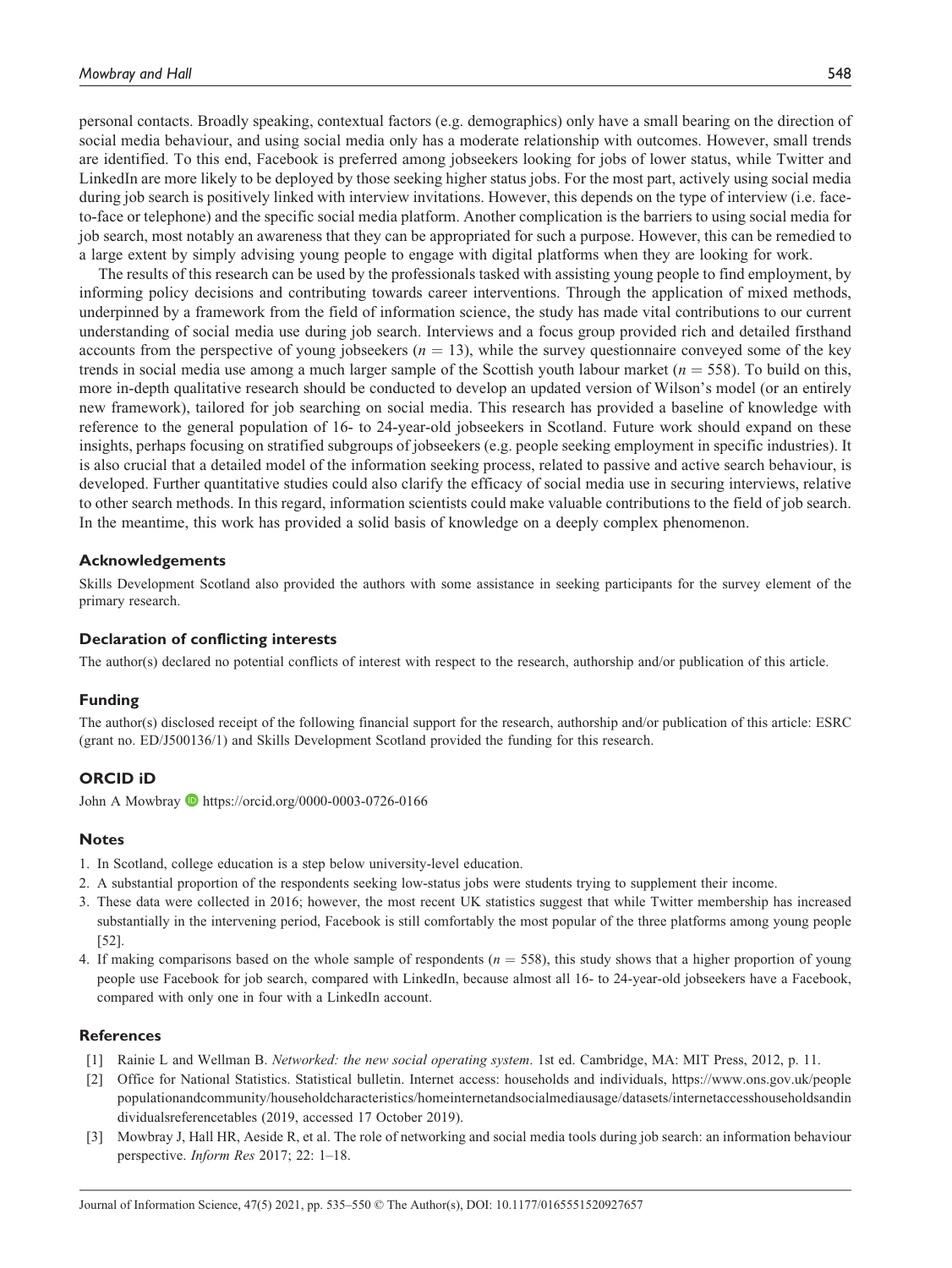- [4] Artess J, Mellors-Bourne R and Hooley T. Employability: a review of the literature. Report, Higher Education Academy, York, 2017.
- [5] Van Hoye G, Klehe IU and van Hooft EAJ. Job search behavior as a multidimensional construct: a review of different job search behaviors and sources. In: Klehe UC and van Hooft EAJ (eds) Oxford handbook of job loss and job search. 1st ed. New York: Oxford University Press, 2017, pp. 1–43.
- [6] Wanberg CR. The individual experience of unemployment. Annu Rev Psychol 2012; 63: 369–396.
- [7] Mowbray J and Hall H. Networking as an information behaviour during job search: a study of active job seekers in the Scottish youth labour market. J Doc 2020; 76: 424–439.
- [8] Franzen A and Hangartner D. Social networks and labour market outcomes: the non-monetary benefits of social capital. Eur Soc Rev 2006; 22: 353–368.
- [9] Ahmad S, Mustafa M and Ullah A. Association of demographics, motives and intensity of using social networking sites with the formation of bonding and bridging social capital in Pakistan. Comput Hum Behav 2016; 57: 107–114.
- [10] Ellison NB, Steinfield C and Lampe C. The benefits of Facebook 'friends': social capital and college students' use of online social network sites. J Comput-Mediat Comm 2007; 12: 1143–1168.
- [11] Schrock AR. Exploring the relationship between mobile Facebook and social capital: what is the mobile difference for the parents of young children? Social Media Soc 2016; 2: 1–11.
- [12] Valenzuela S, Park N and Kee KF. Is there social capital in a social network site? Facebook use and college students' life satisfaction, trust, and participation. J Comput-Mediat Comm 2009; 14: 875–901.
- [13] Boyd DM and Ellison NB. Social network sites: definition, history, and scholarship. J Comput Mediat Comm 2007; 13: 210–230.
- [14] El Ouirdi M, El Ouirdi A, Segers J, et al. Social media conceptualization and taxonomy: a Lasswellian framework. *J Creat Comm* 2014; 9: 107–126.
- [15] Vriens E and van Ingen E. Does the rise of the Internet bring erosion of strong ties? Analyses of social media use and changes in core discussion networks. New Media Soc 2017; 20: 2432–2449.
- [16] Ramirez Jr A, Sumner EM and Spinda J. The relational reconnection function of social network sites. New Media Soc 2017; 19: 807–825.
- [17] Levordashka A and Utz S. Spontaneous trait inferences on social media. Soc Psychol Pers Sci 2017; 8: 93–101.
- [18] Kietzmann JH, Hermkens K, McCarthy IP, et al. Social media? Get serious! Understanding the functional building blocks of social media. Bus Horiz 2011; 54: 241–251.
- [19] Utz S and Breuer J. Informational benefits from social media use for professional purposes: results from a longitudinal study. J Psychosoc Res Cyberspace 2016; 10: 3.
- [20] Boczkowski P, Mitchelstein E and Matassi M. Incidental news: how young people consume news on social media. In: Proceedings of the 50th Hawaii international conference on system sciences (ed T Bui), Honolulu, HI, 4–7 January 2017, pp. 1785–1792. Honolulu, HI: ScholarSpace/AIS Electronic Library (AISeL).
- [21] Valeriani A and Vaccari C. Accidental exposure to politics on social media as online participation equalizer in Germany, Italy, and the United Kingdom. New Media Soc 2016; 18: 1857–1874.
- [22] Gauducheau N. An exploratory study of the information-seeking activities of adolescents in a discussion forum. *J Assoc Inf Sci* Tech 2015; 67: 43–55.
- [23] Ford N. Introduction to information behaviour. London: Facet Publishing, 2015, pp. 109–111.
- [24] Kim KS, Sin SCJ and Tsai TI. Individual differences in social media use for information seeking. J Acad Libr 2014; 40: 171–178.
- [25] Heinstrom J. Fast surfing, broad scanning and deep diving: the influence of personality and study approach on students' information- seeking behavior. J Doc 2005; 61: 228–247.
- [26] Chua YP and Chua YP. Do computer-mediated communication skill, knowledge and motivation mediate the relationships between personality traits and attitude toward Facebook? Comput Hum Behav 2017; 70: 51–59.
- [27] Amichai-Hamburger Y and Vinitzky G. Social network use and personality. Comput Hum Behav 2010; 26: 1289–1295.
- [28] Ross C, Orr ES, Sisic M, et al. Personality and motivations associated with Facebook use. Comput Hum Behav 2009; 25: 578–586.
- [29] Hughes DJ, Rowe M, Batey M, et al. A tale of two sites: Twitter vs. Facebook and the personality predictors of social media usage. Comput Hum Behav 2012; 28: 561–569.
- [30] Sin SCJ and Kim KS. International students' everyday life information seeking: the informational value of social networking sites. Library Inf Sci Res 2013; 35: 107–116.
- [31] Salmerón L, Macedo-Rouet M and Rouet JF. Multiple viewpoints increase students' attention to source features in social question and answer forum messages. J Associ Inf Sci Tech 2016; 67: 2404–2419.
- [32] Ozimeck P and Bierhoff HW. Facebook use depending on age: the influence of social comparisons. Comput Hum Behav 2016; 61: 271–279.